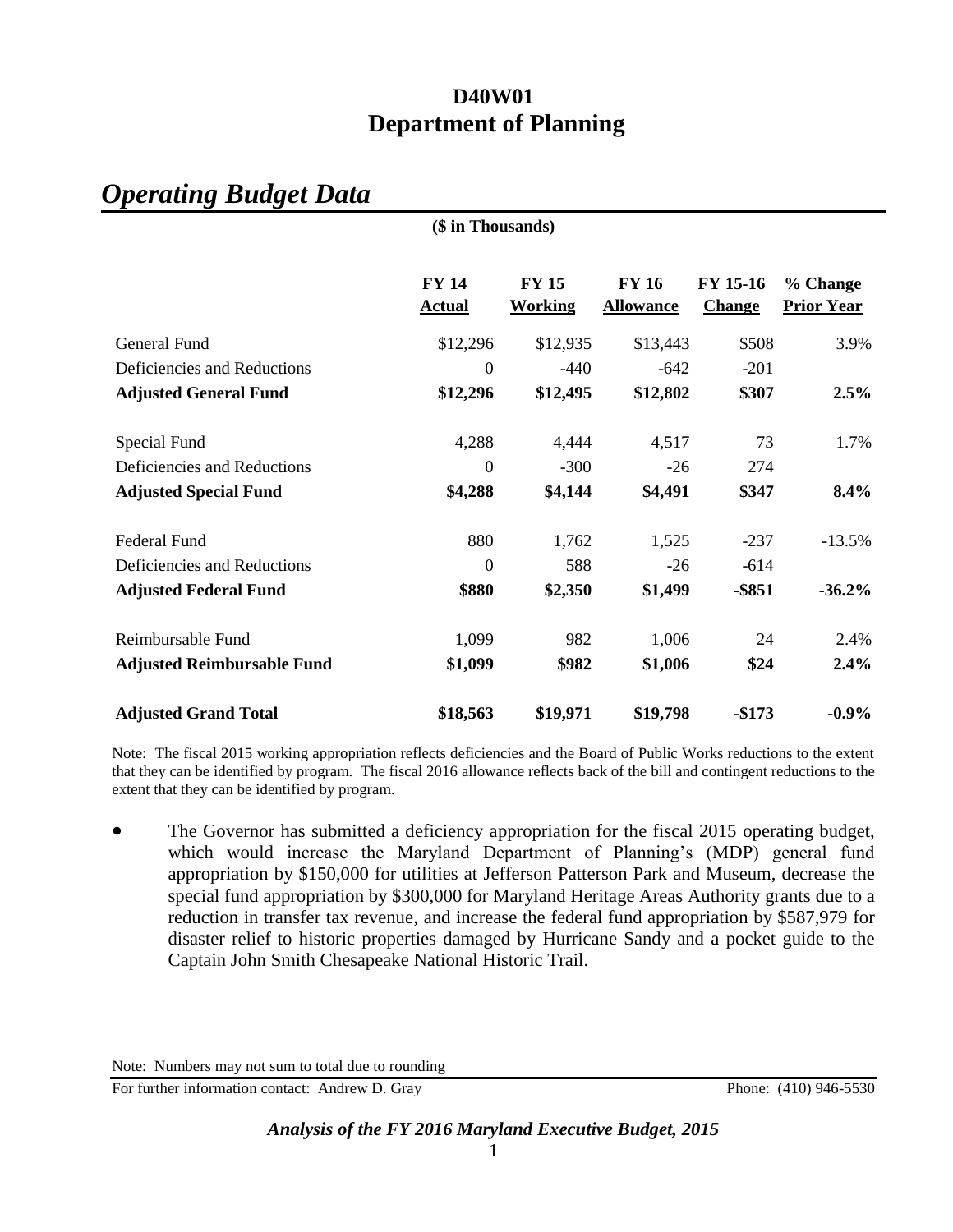The overall adjusted change in MDP's 2016 allowance is a decrease of \$173,152, or 0.9%. The major change is a decrease of \$995,889 in federal funds in the Management Planning and Educational Outreach program due to a reduction in federal Historic Preservation Fund Grants funding.

|                                                 | <b>FY 14</b><br><b>Actual</b> | <b>FY 15</b><br><b>Working</b> | <b>FY 16</b><br><b>Allowance</b> | FY 15-16<br><b>Change</b> |
|-------------------------------------------------|-------------------------------|--------------------------------|----------------------------------|---------------------------|
| <b>Regular Positions</b>                        | 152.00                        | 151.00                         | 151.00                           | 0.00                      |
| <b>Contractual FTEs</b>                         | 11.77                         | 19.33                          | 19.30                            | $-0.03$                   |
| <b>Total Personnel</b>                          | 163.77                        | 170.33                         | 170.30                           | $-0.03$                   |
| <b>Vacancy Data: Regular Positions</b>          |                               |                                |                                  |                           |
| Turnover and Necessary Vacancies, Excluding New |                               |                                |                                  |                           |
| Positions                                       |                               | 6.86                           | 4.54%                            |                           |
| Positions and Percentage Vacant as of 11/1/14   |                               | 10.00                          | 6.62%                            |                           |

## *Personnel Data*

- Regular positions do not change in the fiscal 2016 allowance.
- MDP notes that two positions have been vacant for more than a year: an administrator I since April 2, 2013 (PIN 076180) and an education and exhibition specialist I since July 1, 2013 (PIN 045699). However, these positions are being held vacant to meet turnover.
- Contractual full-time equivalents (FTEs) decrease by a net of 0.03 in the fiscal 2016 allowance. This reflects a decrease of 1.0 FTE in Planning Data Services, and a decrease of 0.03 FTE in Museum Services – Jefferson Patterson Park and Museum. These reductions are offset partially by an increase of 1.0 FTE in Museum Services – Jefferson Patterson Park and Museum Maryland Archaeological Conservation Laboratory.
- MDP's turnover rate has been reduced from 5.46% to 4.54% in the fiscal 2016 allowance.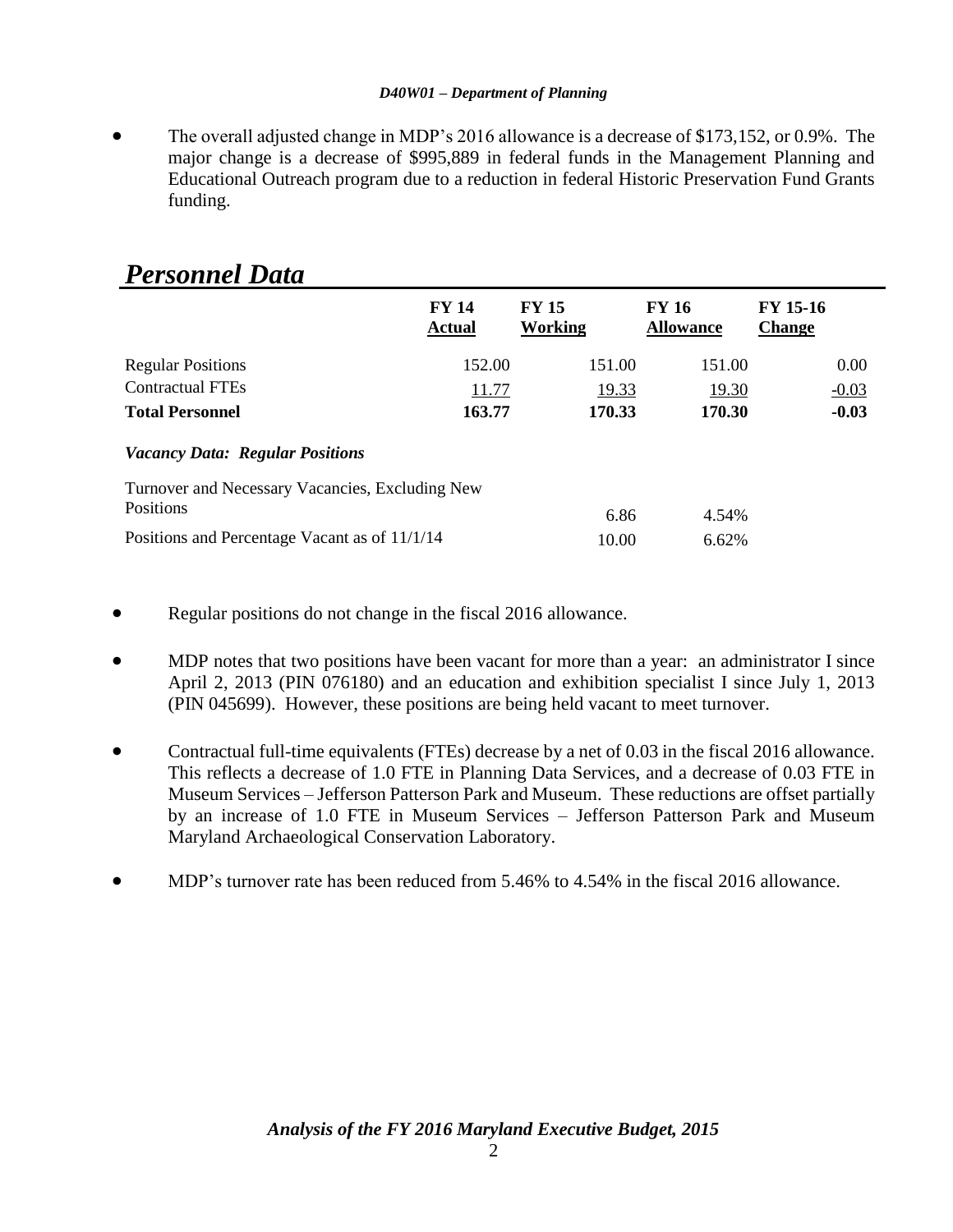## *Analysis in Brief*

## **Major Trends**

*Number of Intergovernmental Projects Reviewed Rebounds:* The number of intergovernmental projects reviewed increased between fiscal 2013 and 2014, perhaps due to greater outreach, electronic access, and a new federal requirement that may be met through the Maryland Intergovernmental Review and Coordination (MIRC) process.

*Local Plan Comments Decline Relative to Smart Growth Technical Assistance:* Since fiscal 2009 the Planning Services program has appeared to shift gears from (1) making comments on local plans in response to comprehensive plan requirements to (2) providing analyses with technical assistance related to smart growth in response to smart growth policies and legal requirements.

*Heritage Areas Authority Grant Leveraging Spikes in Fiscal 2014:* There has been a substantial increase in the amount of non-State match leveraged by Maryland Heritage Areas Authority grant funding in fiscal 2014 perhaps as a result of a capital grant eligibility requirement change, the recent commemorations of the Bicentennial of the War of 1812 and the 150th anniversary of the Civil War, and an improvement in the economy.

#### **Issues**

*MdProperty View Funding:* The Planning Data Services program administers MdProperty View – a visual presentation of Maryland jurisdiction tax maps and parcel information. Beginning in fiscal 2015, MDP stopped charging State agencies and the public for MdProperty View subscriptions, which means that there is no new revenue from either the State agencies or the public in fiscal 2015. In addition, in the January 7, 2015 Board of Public Works (BPW) cost containment actions, the Administration reduced general funds by \$200,000 and planned for the funding to be backfilled by the Parcel Mapping Fund, the former revenue account for MdProperty View. This \$200,000 in special funds from the fund balance was intended to be used to defray fiscal 2016 funding needs, but is instead now being used in fiscal 2015. As a result, the fiscal 2016 budget is balanced using \$200,000 in special funds that do not exist because they are being used in fiscal 2015 and so there will be a \$200,000 shortfall in fiscal 2016. **The Department of Legislative Services (DLS) recommends that MDP comment on how it plans to address the \$200,000 special fund shortfall in fiscal 2016.**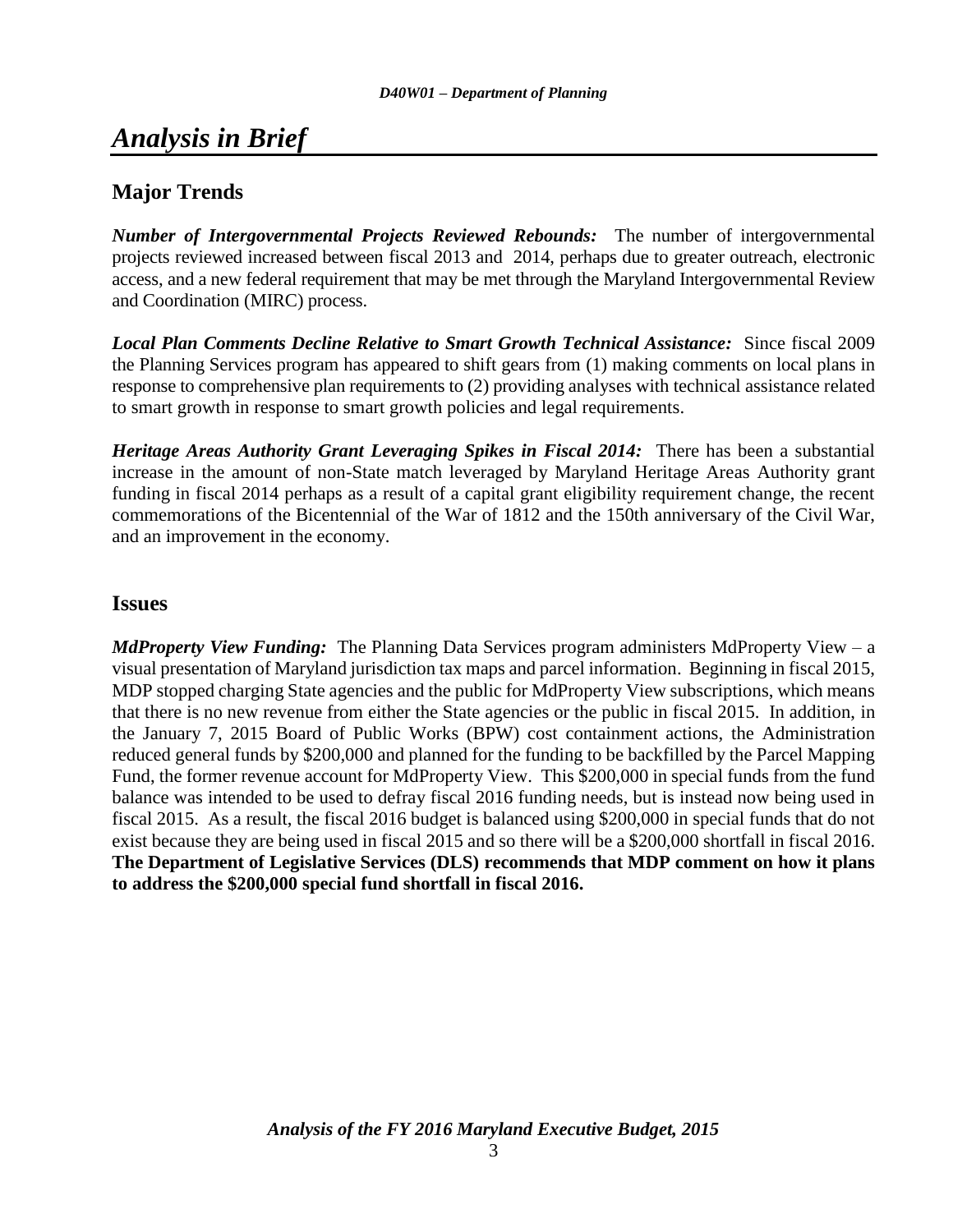### **Recommended Actions**

| 1. | Abolish two long-term vacant positions.                                                                   |           |
|----|-----------------------------------------------------------------------------------------------------------|-----------|
| 2. | Reduce special fund appropriation to reflect there are no funds<br>supporting it.                         | \$200,000 |
| 3. | Reduce contractual full-time equivalent funding increases to<br>reflect the fiscal 2016 salary reduction. | 14,214    |
|    | <b>Total Reductions</b>                                                                                   | \$214,214 |

## **Updates**

*Reinvest Maryland Report:* The Administration requested that the Maryland Sustainable Growth Commission make recommendations to accelerate infill, redevelopment, and revitalization efforts given that this will not happen without a deliberate effort. The commission published a report in September 2014 based on this charge with recommendations that include creating a Reinvest Maryland aggregate funding source of at least \$100 million annually.

*Smart Growth Funding Report:* There is an annual reporting requirement under State Government Article 9-1406 for growth-related capital programs. The overall trend since fiscal 2011 is an increasing percentage of State capital spending inside priority funding areas (PFA) – designated mostly urbanized areas where growth is to be focused – relative to spending outside. State spending declined to a low of 45% inside PFAs in fiscal 2011 and then increased to 87% in fiscal 2013 before declining slightly to 86% in fiscal 2014 due to the Public School Construction program funding outside the PFAs.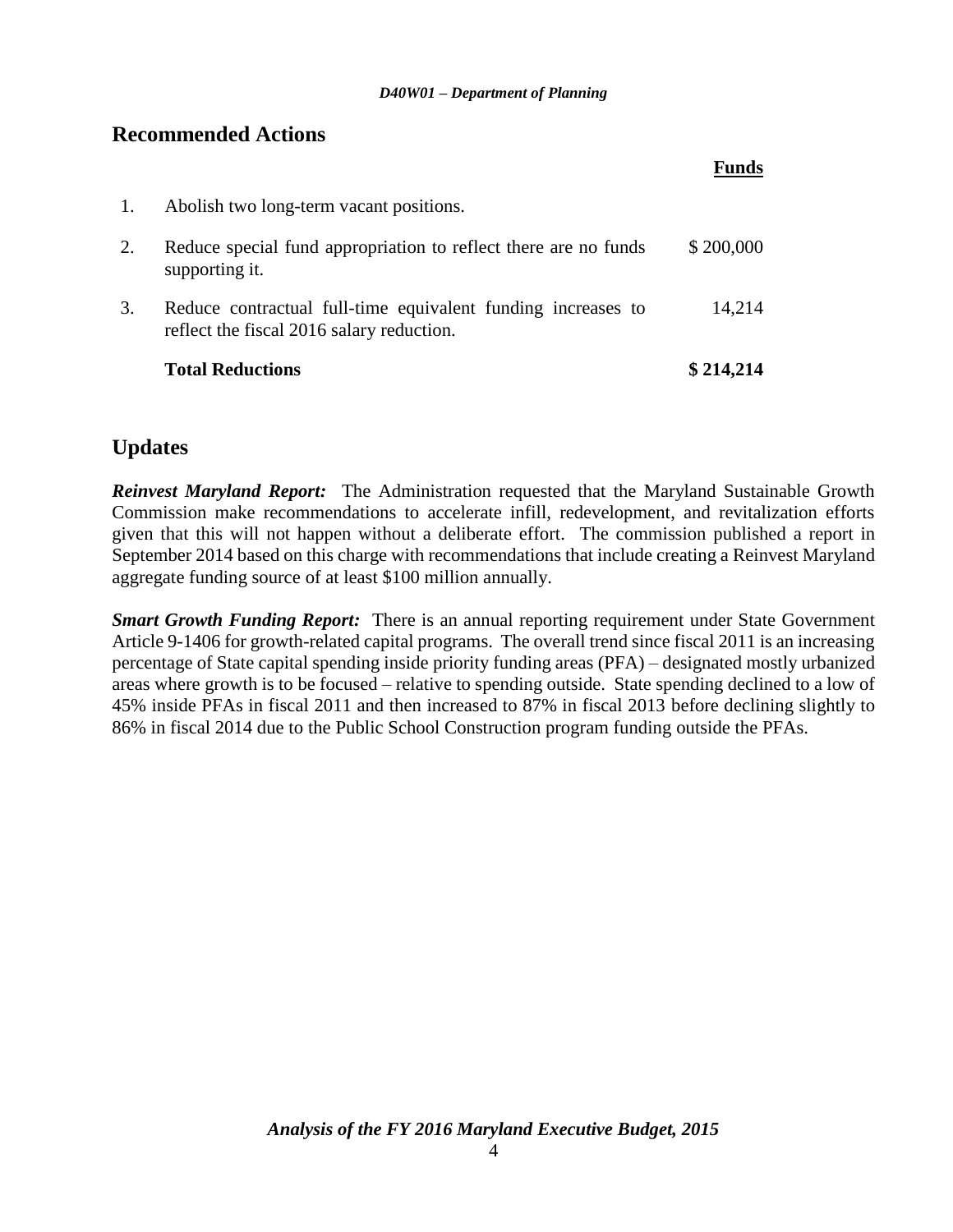## *Operating Budget Analysis*

## **Program Description**

The Maryland Department of Planning (MDP) provides information and services that aid State and local governments and nonprofit organizations in supporting desirable growth in Maryland. MDP consists of an administrative unit and the programmatic units as described as follows.

- **Communications and Intergovernmental Affairs** incorporates the State Clearinghouse for Intergovernmental Assistance as well as MDP's intergovernmental affairs unit, which guides education and outreach efforts. The Clearinghouse facilitates intergovernmental review and coordinates review of applications for federal and State financial assistance, proposals for direct federal development programs, drafts of environmental impact statements, State plans requiring gubernatorial review, and other actions requiring intergovernmental coordination.
- **Planning Data Services** collects, analyzes, and publishes social, economic, and geographic information relating to the State and its political subdivisions; identifies and evaluates development issues; and prepares reports and studies on specific topics for the Governor and General Assembly. The program also disseminates U.S. Census and U.S. Department of Commerce information to State and local governments and the private sector. This program also develops and sells computerized property maps to the public, although this will be phased out beginning in fiscal 2015.
- **Planning Services** provides technical services to improve the planning and management capacity of local governments. The program's Centreville, Cumberland, and Salisbury regional offices help local governments with land-use planning, zoning, and urban design issues.
- **Management Planning and Educational Outreach** provides administrative support for the Division of Historical and Cultural Programs and administers noncapital grants and the Maryland Heritage Areas Authority (MHAA) Program.
- **Office of Museum Services** provides financial and technical assistance to approximately 220 historic and cultural museums and operates the Jefferson Patterson Park and Museum in Calvert County.
- **Office of Research, Survey, and Registration** seeks to advance research, documentation, evaluation, and retrieval of information about Maryland's historical and cultural resources through the Maryland Inventory of Historic Properties and National Register of Historic Places. The program also handles nominations to the National Register of Historic Places.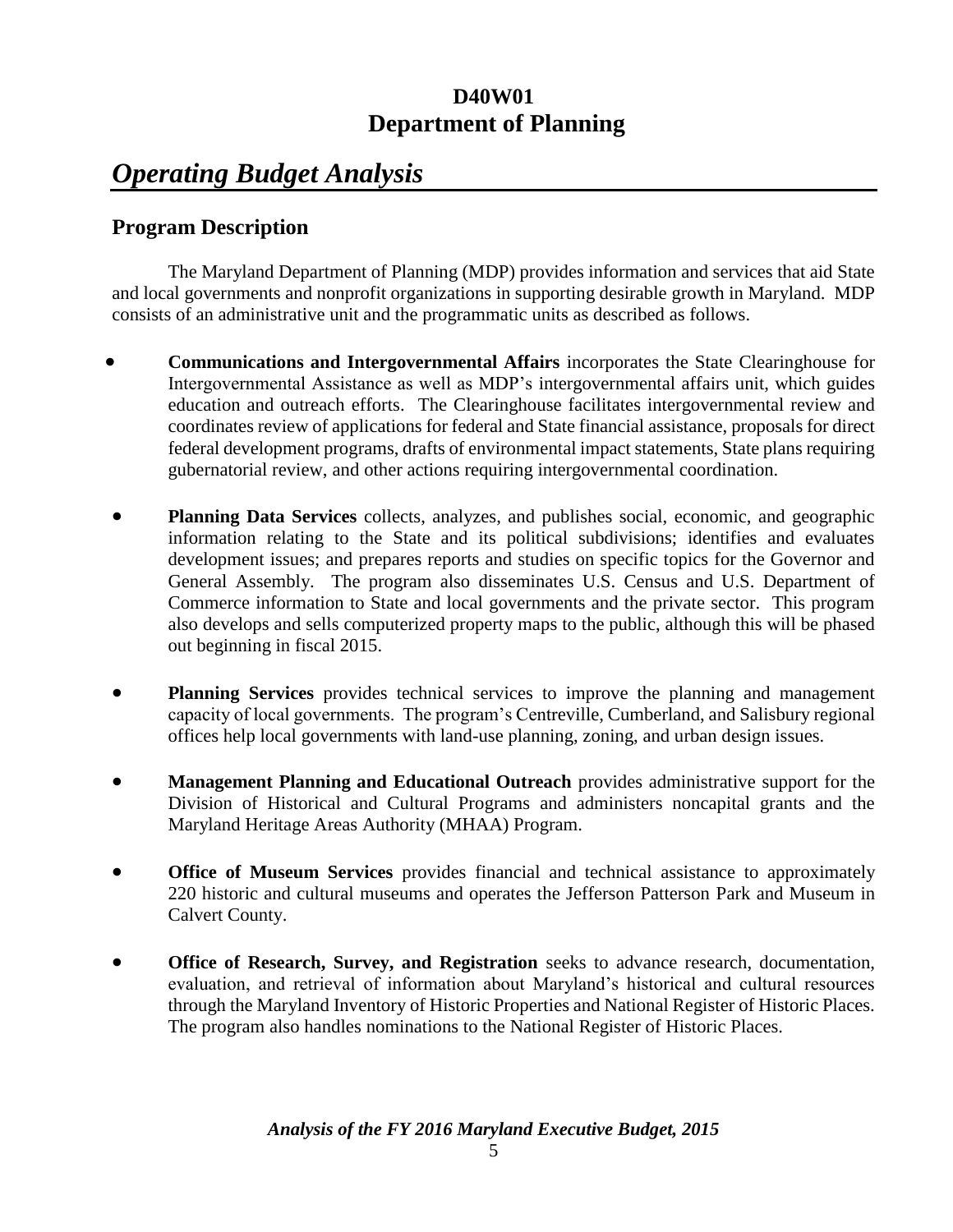**Office of Preservation Services** seeks to protect and enhance historical and cultural properties in Maryland through State and federal regulatory reviews, historic preservation easements, and historic rehabilitation tax credits. The program also administers capital loans and grants.

The Division of Historical and Cultural Programs and the MHAA were merged with MDP in fiscal 2006. However, the Administration has not updated MDP's goals in its Managing for Results (MFR) submission in order to reflect the merger. MDP's primary goals are as follows:

- preserving valuable natural resources including forest and farmland;
- supporting existing communities by targeting resources to areas where infrastructure exists;
- increasing infrastructure investment returns by encouraging growth in priority funding areas (PFA); and
- providing web-enabled information and services to the public over the Internet.

## **Performance Analysis: Managing for Results**

MDP's fiscal 2016 MFR submission reflects an increase in the number of intergovernmental projects reviewed between fiscal 2013 and 2014, perhaps due to greater outreach, electronic access, and a new federal requirement that may be met through the Maryland Intergovernmental Review and Coordination (MIRC) process. A second measure shows that since fiscal 2009 the Planning Services program has appeared to shift gears from (1) making comments on local plans in response to comprehensive plan requirements to (2) providing analyses with technical assistance related to smart growth in response to smart growth policies and legal requirements. Finally, the MFR measures show that there has been a substantial increase in the amount of non-State match leveraged by Maryland Heritage Areas Authority grant funding in fiscal 2014 perhaps as a result of a capital grant eligibility requirement change, the recent commemorations of the Bicentennial of the War of 1812 and the 150th anniversary of the Civil War, and an improvement in the economy.

## **1. Number of Intergovernmental Projects Reviewed Rebounds**

MDP's Communications and Intergovernmental Affairs program includes the State Clearinghouse for Intergovernmental Assistance. The Clearinghouse's goal is to efficiently manage the MIRC process to ensure increased consistency of plans and proposed development projects with federal, State, and local plans, programs, objectives, smart growth policies, Priority Places strategies, and permitting requirements. For instance, MDP's calendar 2014 annual report notes that Clearinghouse staff facilitated review of a Frostburg Enterprise Zone Application that incentivizes local businesses and was found to align redevelopment and investment with the city's comprehensive plan and smart growth principles. As shown in **Exhibit 1**, there was a substantial decline in the number of projects received and reviewed between fiscal 2010 (1,366) and 2011 (911), a trend which appears to have been reversed starting in fiscal 2014.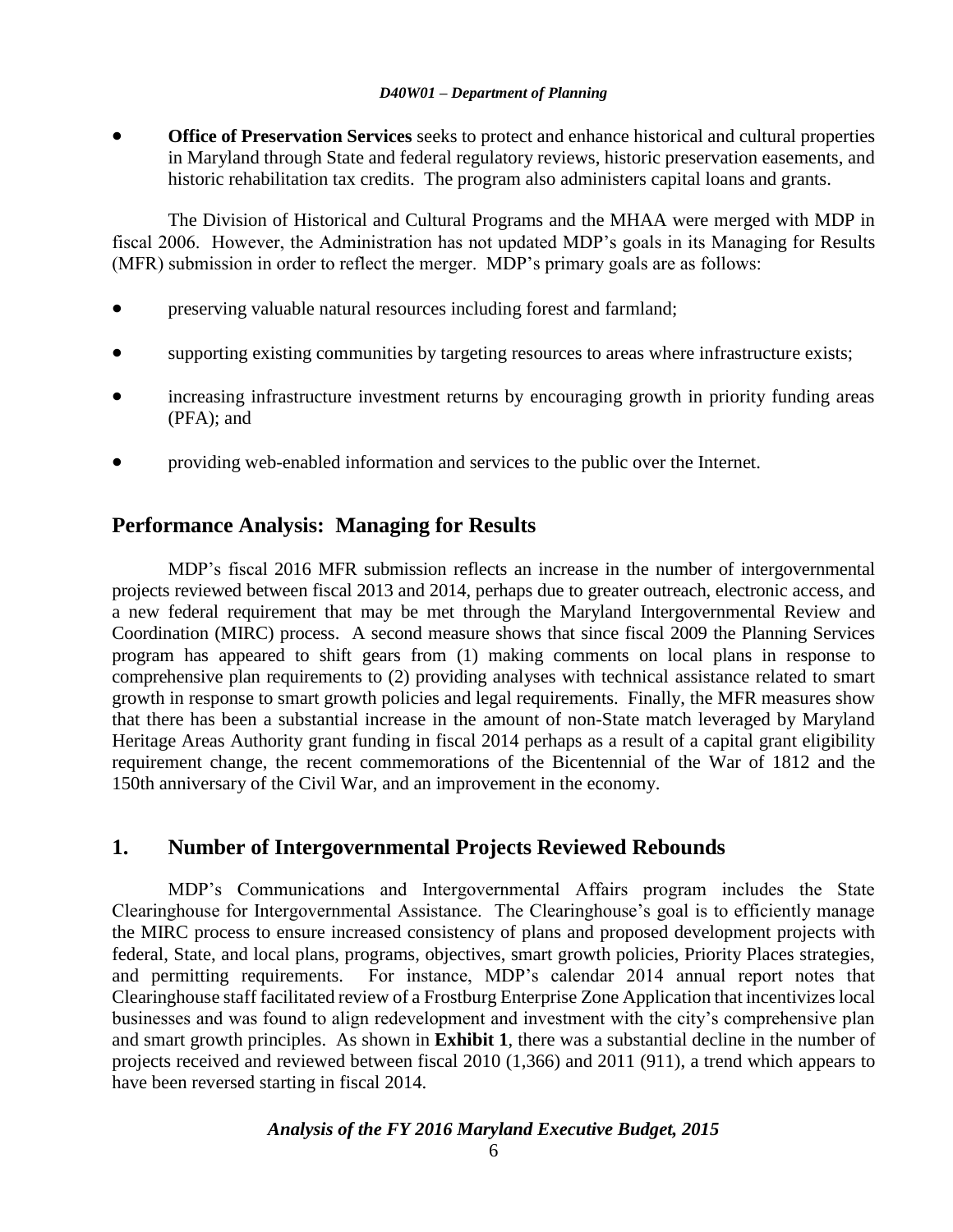

MIRC: Maryland Intergovernmental Review and Coordination

Source: Governor's Budget Books, Fiscal 2004-2016

In the past, MDP has attributed the decrease in the number of MIRC projects to a reduction in federal grant dollars since this is the majority of funding that is available to State agencies, universities, and local governments for direct development and research, and to a lack of State employee awareness of the MIRC process and the requirement to submit projects for review. Now MDP explains that the following actions have and will continue to increase the projects reviewed.

- **Clearinghouse Outreach** MDP is conducting training sessions on the MIRC process, distributing rack cards, maintaining a Twitter page, speaking at relevant conferences about the MIRC process, and collaborating more with other agencies.
- **Electronic Access** State agencies now may enter projects at any time directly into the Clearinghouse database for intergovernmental review and later in fiscal 2015 local governments will have the same access.
- **Federal Requirement** There is a new update to a federal Office of Management and Budget rule – Uniform Administrative Requirements, Cost Principles and Audit Requirements for Federal Awards – which became effective December 26, 2014, for nonfederal agencies. This update requires applicants for federal funding to have a "Merit Review" of their proposal, which can be satisfied by a MIRC review.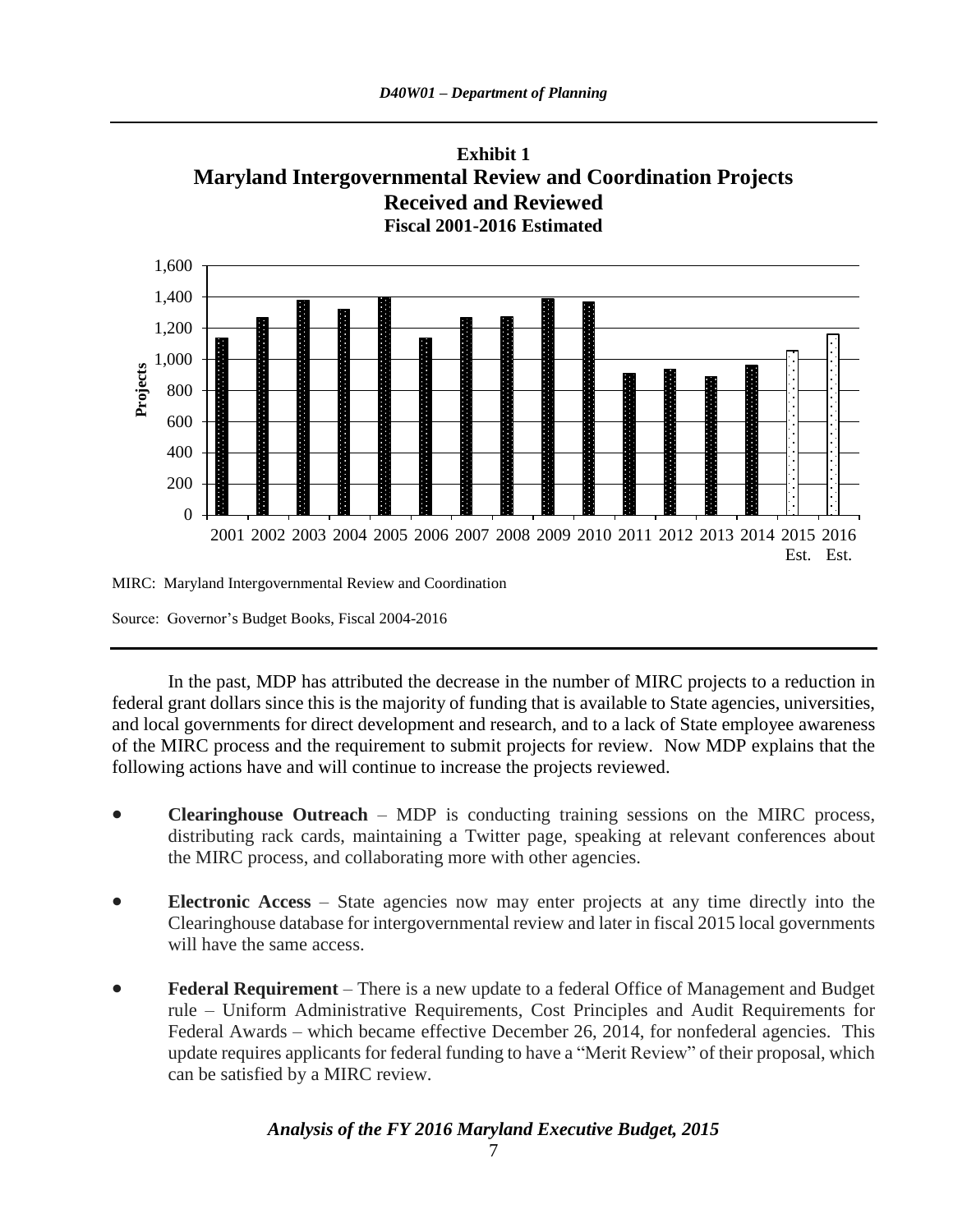**The Department of Legislative Services (DLS) recommends that MDP comment on what types of new projects it expects to review as part of the "Merit Review" process for federal funding applicants.**

## **2. Local Plan Comments Decline Relative to Smart Growth Technical Assistance**

The Administration has made smart growth a signature effort, and MDP is the main coordinator of the effort. To this end, one of the Planning Services program's goals is to preserve State natural resources, including forests and farmland, by increasing technical assistance on smart growth issues to local governments. Technical assistance includes analyses of rural preservation and new household capacity. In addition, the Administration measures the number of local plans/amendments analyzed to which they have added comments. Local plans and amendments include comprehensive plans, water and sewer plans, educational facilities master plans, annexations, County Watershed Implementation Plans, and PlanMaryland Planning Area applications (in recent years). **Exhibit 2** shows the substantial increase in the analyses with technical assistance related to smart growth conducted between fiscal 2012 (127) and 2013 (242), and even into fiscal 2014 (216). This is in contrast to the decrease in the number of local plans/amendments commented on between fiscal 2009 (267) and 2014 (29).





Analyses with Completed Technical Assistance Related to Smart Growth, Including Rural Preservation and New Household Capacity

Source: Governor's Budget Books, Fiscal 2009-2016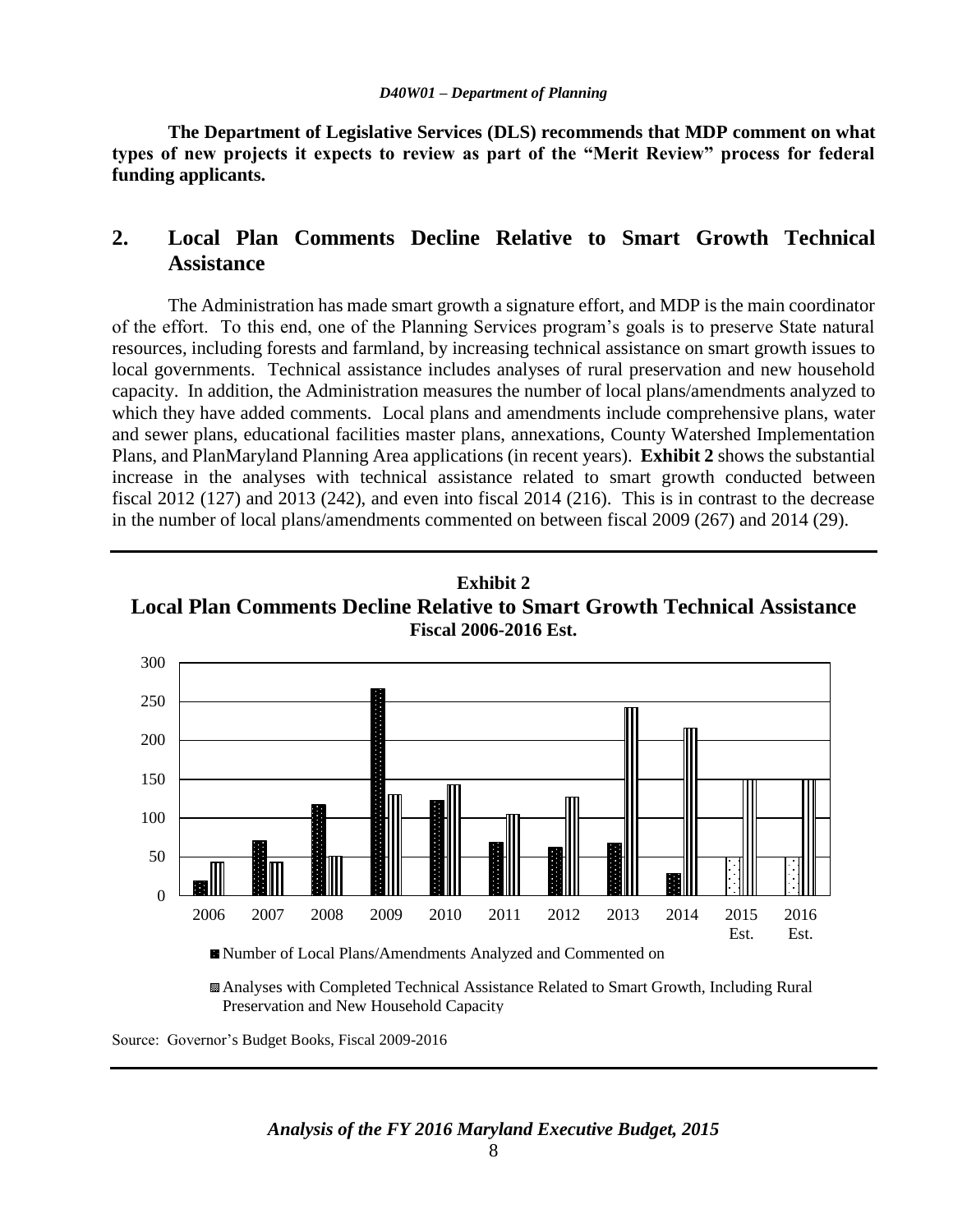The apparent shift from comments on local plans/amendments to technical assistance on smart growth issues to local governments appears to be due to a couple of factors as follows.

- **Comprehensive Plan Mandates** The State imposed comprehensive plan mandates the Municipal Growth Element and the Water Resources Element – in the 2006 legislative session with an incorporation deadline in comprehensive plans by October 1, 2009. This accounts for the spike of 267 local plans/amendments analyzed and commented on in fiscal 2009. MDP notes that since then there have been no major planning initiatives and none are anticipated in the near future. In fact, MDP notes that Chapter 520 of 2013 (Land Use – Local Comprehensive Planning and Zoning Cycle) extended the mandatory comprehensive plan review period for municipalities and noncharter counties from every 6 years to every 10 years. Going forward there may be a drop in the number of local plans/amendments analyzed and commented on.
- **New Smart Growth Requirements** MDP notes that during fiscal 2013 and 2014 it provided more technical assistance on smart growth issues to local governments than it normally would and this was in response to three specific State initiatives: (1) the Sustainable Growth and Agricultural Preservation Act of 2012 (Chapter 149), for which MDP provided analysis and mapping assistance to jurisdictions required to designate growth tiers in order to define where growth on septic systems would occur; (2) Smart, Green, and Growing – The Sustainable Communities Act of 2010 (Chapter 487), for which MDP's local planners provided assistance to jurisdictions required to designate sustainable communities; and (3) PlanMaryland Planning Areas, which were laid out as part of Executive Order 01.01.2011.22 on December 19, 2011. MDP noted that it has passed the peak of technical assistance as noted by the 242 analyses completed in fiscal 2013 and does not anticipate any new policy initiatives.

**DLS recommends that MDP comment on how it will use its Planning Services resources given that it does not anticipate any new comprehensive plan mandates or smart growth requirements.**

## **3. Heritage Areas Authority Grant Leveraging Spikes in Fiscal 2014**

The Management Planning and Educational Outreach program has the goal to encourage economic development by enhancing historical resources and leveraging non-State investment in heritage tourism and preservation activities within Certified Heritage Areas. In fiscal 2014, MDP issued almost \$2.9 million in grants and leveraged \$12.3 million in non-State match funding, which is the highest amount leveraged over the time period shown in **Exhibit 3**.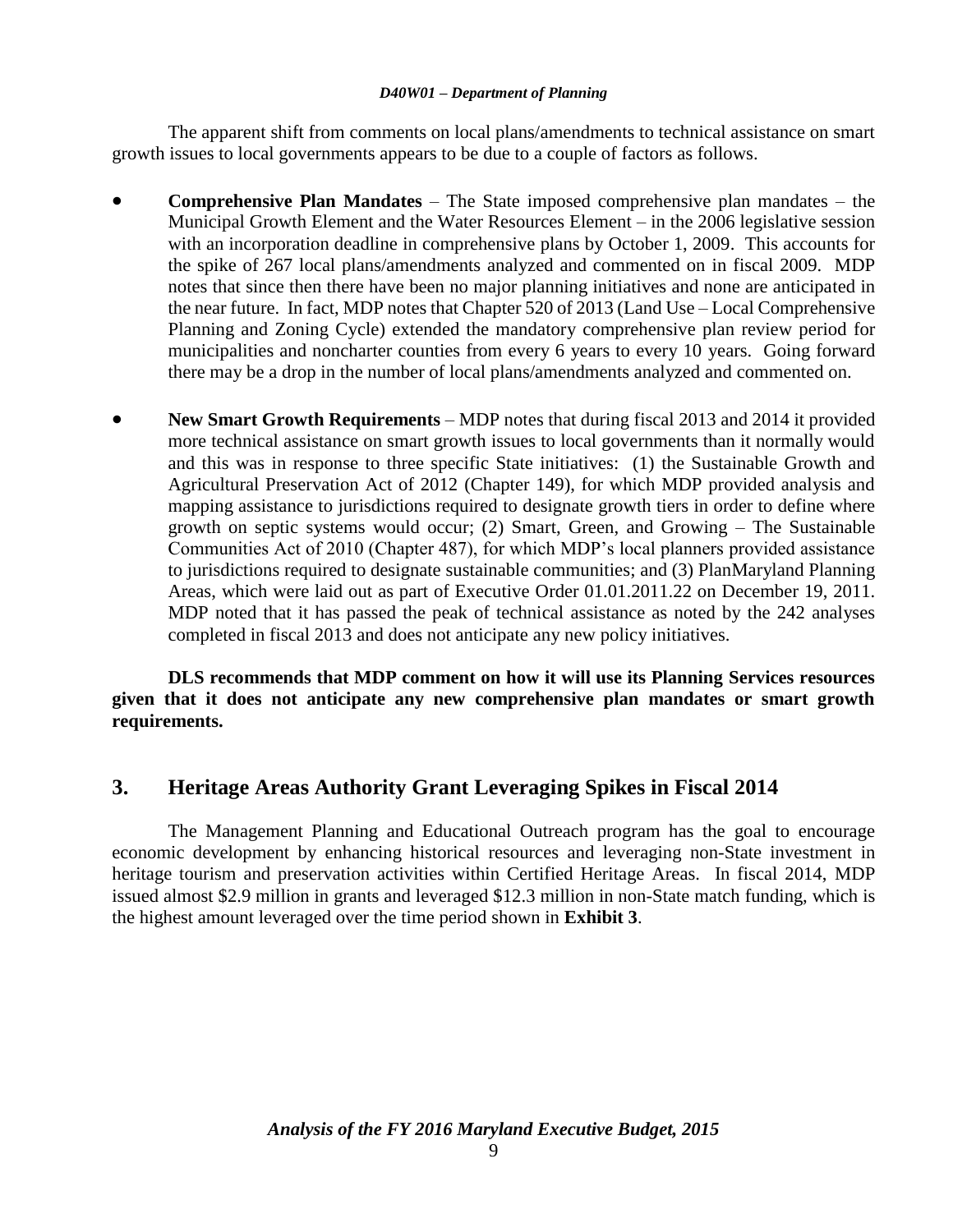



CHA: Certified Heritage Areas MHAA: Maryland Heritage Areas Authority

Note: Funding increased from \$1 million in fiscal 2006 to \$3 million in fiscal 2007. In fiscal 2012, a combined operating budget reduction and a Budget Reconciliation and Financing Act of 2011 (Chapter 397 of 2011) statutory change effectively reduced the funding available for grants by \$500,000. In fiscal 2015, a \$300,000 negative efficiency reduces the grant funding available to \$2.5 million, which is not reflected here.

Source: Governor's Budget Books, Fiscal 2006 -2016

MDP attributes the substantial increase in leveraging to two factors as follows.

- **Capital Grant Eligibility Requirements Change** MDP changed its capital grant eligibility requirements in or around calendar 2012, which is thought to have increased the number of project applications for fiscal 2014 and the amount leveraged. It is also thought that the improving economy encouraged more large-scale capital projects and may have tapped some pent-up demand.
- **Commemorations** MDP also notes that in fiscal 2014 and 2015 there have been a number of projects submitted that are associated with the commemoration of the Bicentennial of the War of 1812 and the 150th anniversary of the Civil War, which presumably may leverage more funding than projects not connected to major commemorations.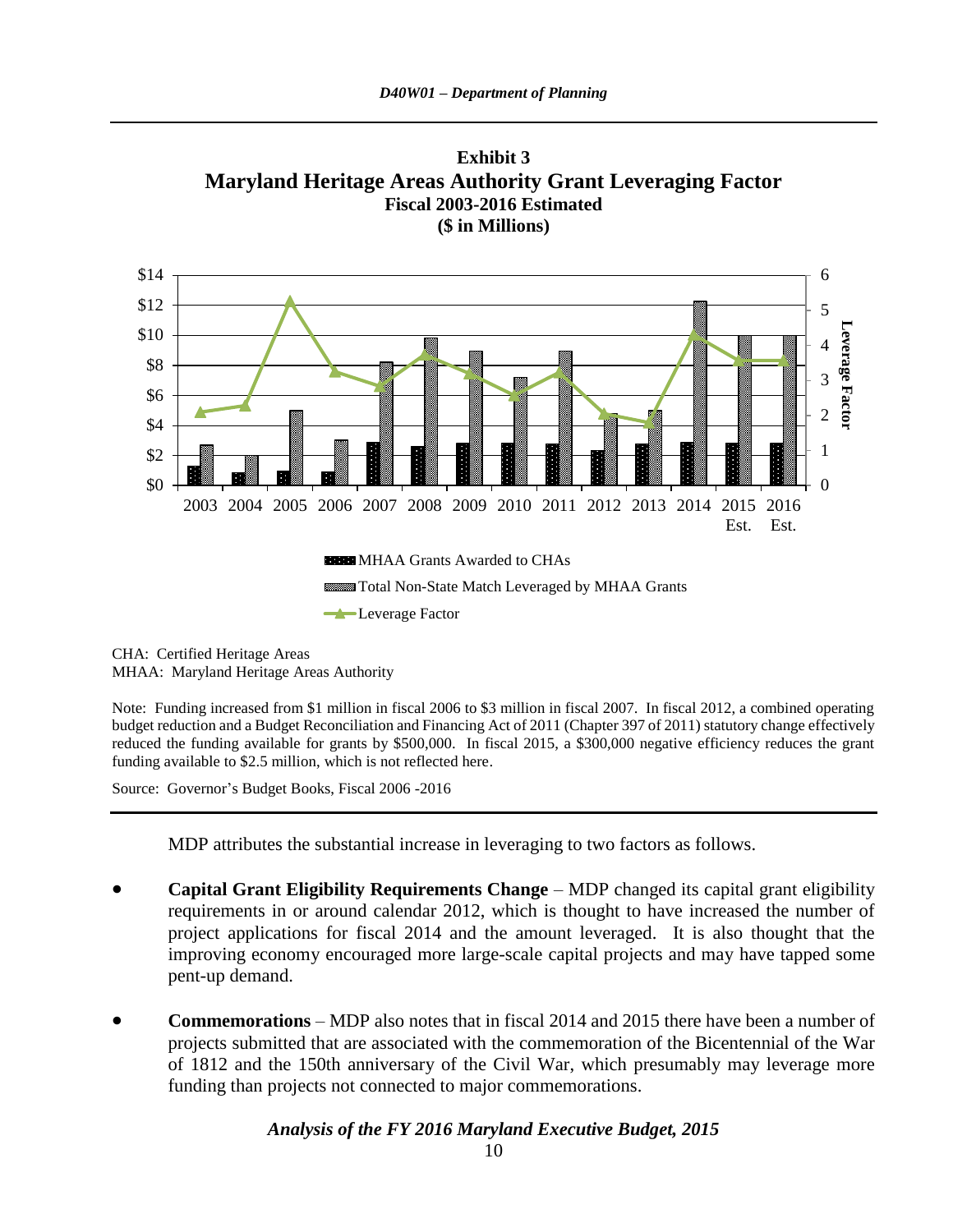**DLS recommends that MDP comment on what other upcoming commemorations could be expected to increase the leveraging of Maryland Heritage Areas Authority capital grants as have the Bicentennial of the War of 1812 and the 150th anniversary of the Civil War.**

## **Fiscal 2015 Actions**

A number of actions have been taken on MDP's fiscal 2015 budget. These actions include July 2, 2014 Board of Public Works (BPW) cost containment actions, January 7, 2015 BPW specific cost containment actions, a 2% across-the-board reduction, and fiscal 2015 deficiencies, which include a cost containment action as well. These actions are reflected in **Exhibit 4** and total to the fiscal 2015 adjusted working appropriation that is used for comparison of the budget in this analysis.

| <b>Action</b>                | <b>Description</b>                                                                                                                                                                                                                                                                                              | <b>General</b><br>Fund | <b>Special</b><br><b>Fund</b> | Federal<br>Fund  | Reimb.<br>Fund   | <b>Total</b> |
|------------------------------|-----------------------------------------------------------------------------------------------------------------------------------------------------------------------------------------------------------------------------------------------------------------------------------------------------------------|------------------------|-------------------------------|------------------|------------------|--------------|
| <b>Amendments</b>            | <b>Legislative Appropriation with Budget</b>                                                                                                                                                                                                                                                                    | \$13,031               | \$4,444                       | \$1,762          | \$982            | \$20,219     |
| <b>July BPW</b>              | Delete position and reduce<br>funding for a vacant<br>administrator III in the<br>Communications and<br><b>Intergovernmental Affairs</b><br>program (\$69,258 general<br>funds) and reduce funding for<br>the Maryland Humanities<br>Council grant (\$26,750<br>general funds)                                  | $-96$                  | $\boldsymbol{0}$              | $\boldsymbol{0}$ | $\boldsymbol{0}$ | $-96$        |
| <b>Working Appropriation</b> |                                                                                                                                                                                                                                                                                                                 | \$12,935               | \$4,444                       | \$1,762          | \$982            | \$20,123     |
| <b>January BPW</b>           | Reduce general funds and<br>substitute excess special funds<br>in the Parcel Mapping Fund to<br>cover certain operating<br>expenses (\$200,000 general<br>funds) and delete funding for<br>research on the Battle of<br>Brooklyn as the project<br>cannot be pursued at this time<br>$($131,694$ general funds) | $-332$                 | $\boldsymbol{0}$              | $\boldsymbol{0}$ | $\mathbf{0}$     | $-332$       |

### **Exhibit 4 Fiscal 2015 Reconciliation to Adjusted Working Appropriation**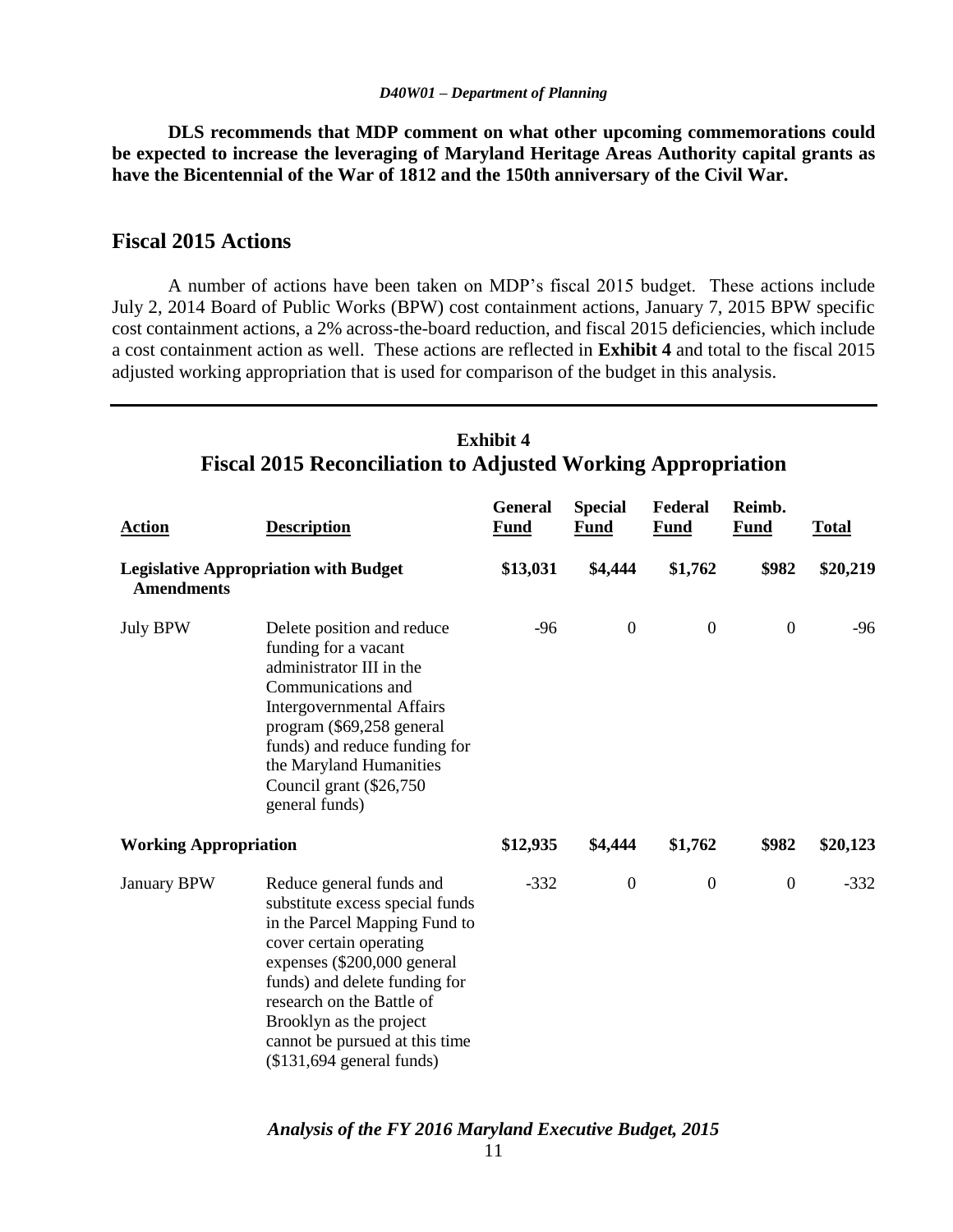| <b>Action</b>                           | <b>Description</b>                                                                                                                                                                                                                                                                                                                                                                                                                                                                                      | <b>General</b><br><b>Fund</b> | <b>Special</b><br><b>Fund</b> | Federal<br><b>Fund</b> | Reimb.<br><b>Fund</b> | <b>Total</b> |
|-----------------------------------------|---------------------------------------------------------------------------------------------------------------------------------------------------------------------------------------------------------------------------------------------------------------------------------------------------------------------------------------------------------------------------------------------------------------------------------------------------------------------------------------------------------|-------------------------------|-------------------------------|------------------------|-----------------------|--------------|
| January BPW<br>Across the Board         | 2% across-the-board reduction                                                                                                                                                                                                                                                                                                                                                                                                                                                                           | $-259$                        | $\mathbf{0}$                  | $\mathbf{0}$           | $\boldsymbol{0}$      | $-259$       |
| Deficiency<br>Appropriations            | Increase funding for utilities<br>at the Jefferson Patterson Park<br>and Museum (\$150,000<br>general funds), reduce<br>funding for Maryland<br>Heritage Areas Authority<br>grants (\$300,000 special<br>funds), increase funding for<br>disaster relief to historic<br>properties damaged in<br>Maryland by Hurricane Sandy<br>(\$545,889 federal funds), and<br>increase funding for a pocket<br>guide to the Captain John<br>Smith Chesapeake National<br>Historic Trail (\$42,090<br>federal funds) | 150                           | $-300$                        | 588                    | $\boldsymbol{0}$      | 438          |
| <b>Total Actions since January 2015</b> |                                                                                                                                                                                                                                                                                                                                                                                                                                                                                                         | -\$440                        | $-$ \$300                     | \$588                  | \$0                   | $-$152$      |
| <b>Adjusted Working Appropriation</b>   |                                                                                                                                                                                                                                                                                                                                                                                                                                                                                                         | \$12,495                      | \$4,144                       | \$2,350                | \$982                 | \$19,971     |
| <b>BPW: Board of Public Works</b>       |                                                                                                                                                                                                                                                                                                                                                                                                                                                                                                         |                               |                               |                        |                       |              |

Source: Department of Legislative Services

#### **Other Cost Containment Actions**

Among other actions, the July 2, 2015 BPW cost containment actions included the plan to revert \$209,000 in prior year unspent Maryland Heritage Area Authority funds and \$58,000 in excess operating revenue from the Sustainable Communities Tax Credit administrative fees collected in fiscal 2014. These actions are reflected in Appendix A – General Fund Budget Summary of the Fiscal 2016 Governor's Budget Highlights. However, reversion to the general fund does not appear to be the appropriate method by which to handle this transfer of funding given that both funds are nonlapsing special funds, and thus would require transfer provisions in SB 75/HB 72 (Budget Reconciliation and Financing Act of 2015). This concern will be addressed as part of the analysis of the Budget Reconciliation and Financing Act of 2015.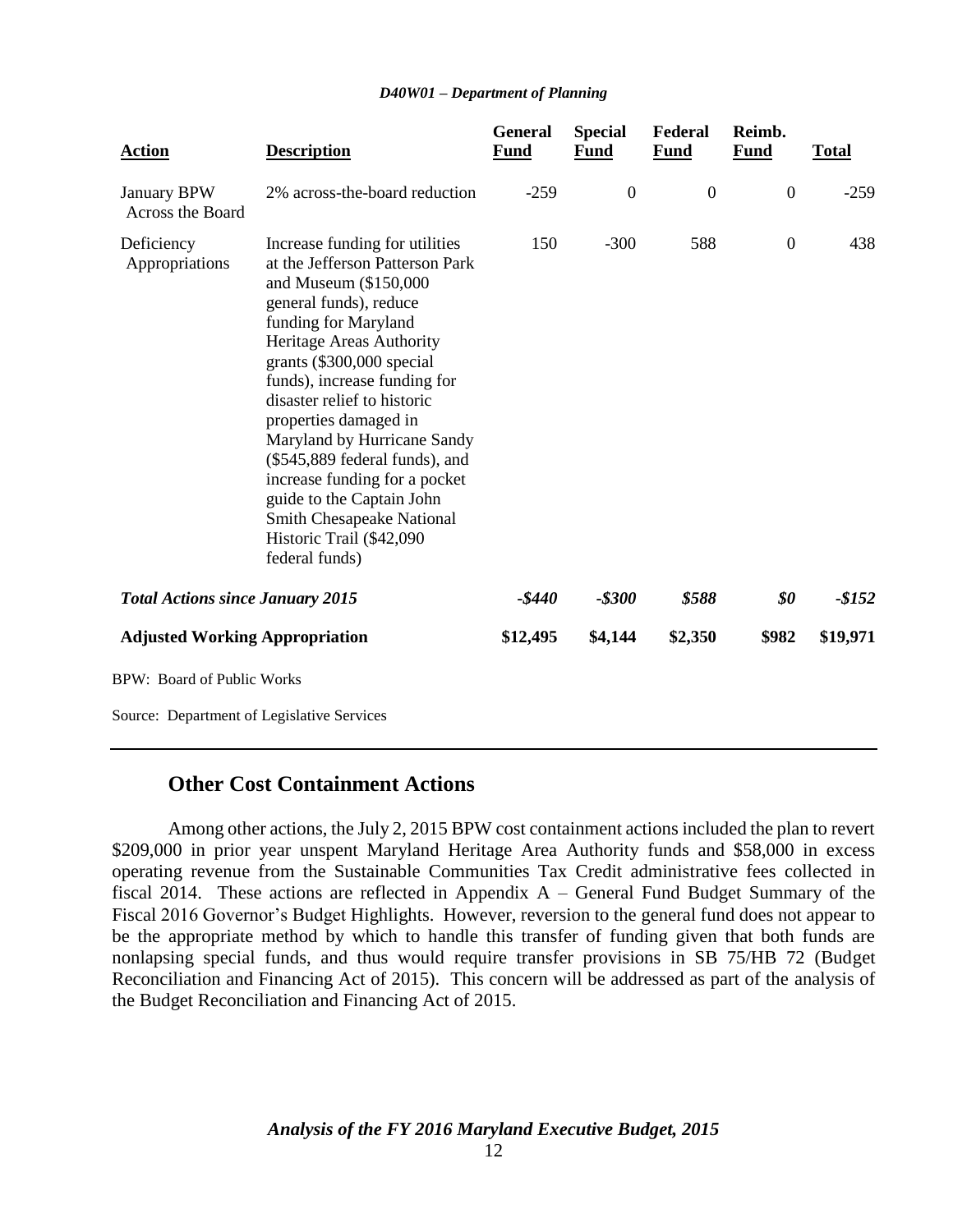## **Proposed Deficiency**

The Governor has submitted deficiency appropriations for the fiscal 2015 operating budget which would increase MDP's general fund appropriation by \$150,000, decrease the special fund appropriation by \$300,000, and increase the federal fund appropriation by \$587,979 as follows.

- **General Fund** The \$150,000 increase in general fund appropriation would pay for utilities at the Jefferson Patterson Park and Museum. The Department of Budget and Management (DBM) notes that the Jefferson Patterson Park and Museum is working with the Maryland Energy Administration and the Department of General Services to procure an energy performance contract to upgrade building envelopes, replace outdated controls, upgrade lighting, and other actions to improve energy efficiency at the Jefferson Patterson Park and Museum's aging complex. DBM also notes that while the energy performance contract will lower utility costs in the long-term, over the next 76 months the utility savings realized will pay for the contract costs and so there will be no immediate budget savings.
- **Special Fund** A \$300,000 decrease in special fund appropriation would reduce Maryland Heritage Areas Authority grants from the Maryland Heritage Areas Authority Financing Fund due to reduced transfer tax revenue supporting the grants. DBM notes that one option for addressing the funding decrease would be to reduce the amount of each grant by approximately 10%.
- **Federal Fund** The \$587,979 increase in federal fund appropriation from U.S. Department of the Interior – National Park Service would be used in the Management Planning and Educational Outreach program for two purposes. The first purpose is to provide disaster relief to historic properties damaged by Hurricane Sandy using \$545,889 in Historic Preservation Fund Grants. The second purpose is to provide funds for a pocket guide to the Captain John Smith Chesapeake National Historic Trail from \$42,090 in National Trails System Project funding.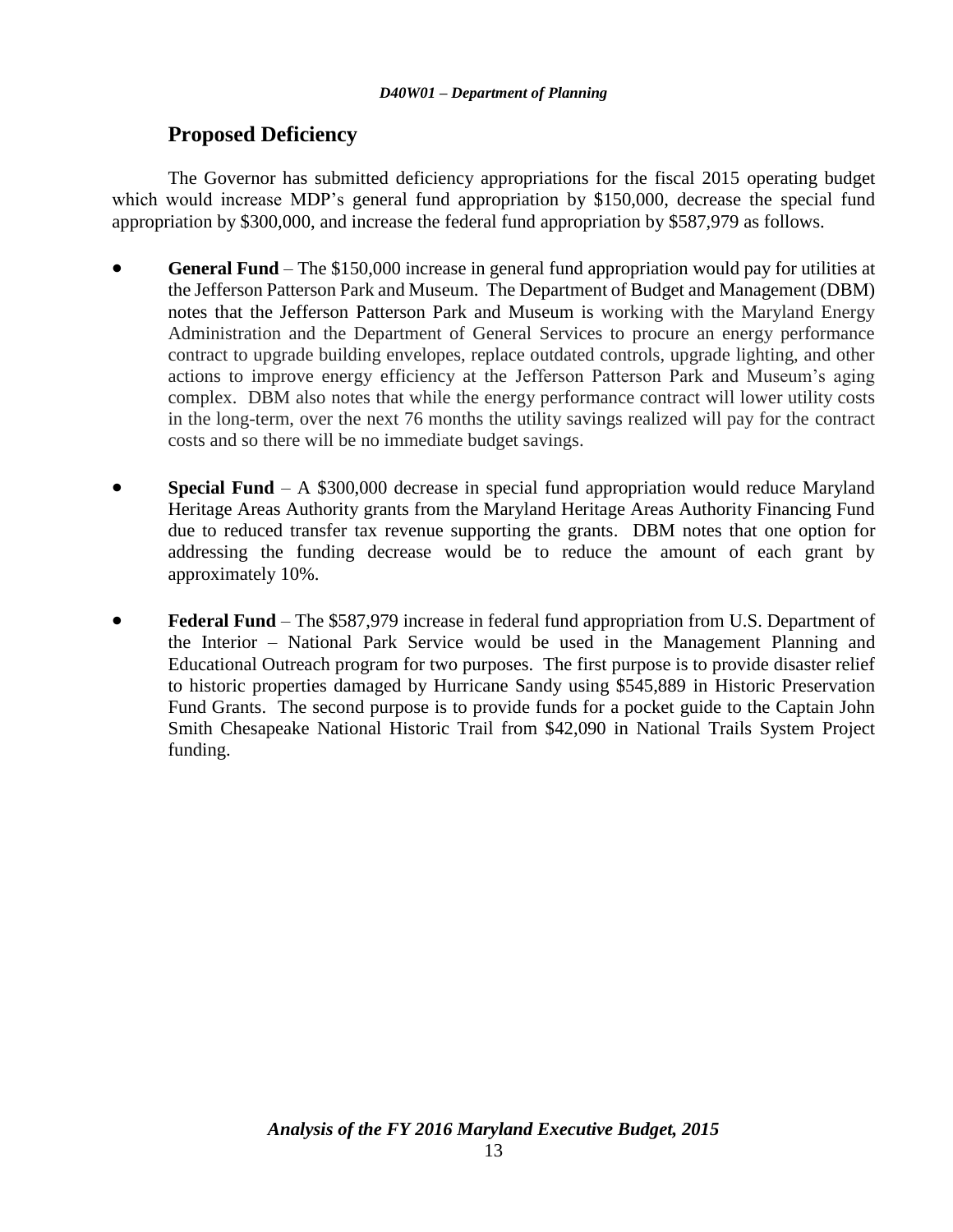### **Proposed Budget**

MDP's fiscal 2016 adjusted allowance decreases by \$173,152, or 0.9%, relative to the fiscal 2015 working appropriation, as shown in **Exhibit 5**. The changes by fund in Exhibit 5 reflect an increase of \$306,732 in general funds, an increase of \$347,330 in special funds, a decrease of \$851,081 in federal funds, and an increase of \$23,867 in reimbursable funds. Fiscal 2016 personnel changes and operating expenditures are discussed as follows with cost containment discussed in each section as appropriate.

#### **Exhibit 5 Proposed Budget Department of Planning (\$ in Thousands) How Much It Grows: General Fund Special Fund Federal Fund Reimb. Fund Total** Fiscal 2014 Actual **\$12,296** \$4,288 \$880 \$1,099 \$18,563 Fiscal 2015 Working Appropriation 12,495 4,144 2,350 982 19,971 Fiscal 2016Allowance 12,802 4,491 1,499 1,006 19,798 Fiscal 2015-2016 Amt. Change  $$307$   $$347$   $$851$   $$24$   $$173$ Fiscal 2015-2016 Percent Change 2.5% 8.4% -36.2% 2.4% -0.9% **Where It Goes: Personnel Expenses** Increments and other compensation.......................................................................................... \$418 Employee and retiree health insurance ..................................................................................... 403 Retirement contribution ............................................................................................................ 222 Turnover adjustments................................................................................................................ 83

Social Security contribution...................................................................................................... 43 Other fringe benefit adjustments............................................................................................... -5 Fiscal 2015 cost-of-living adjustment reduction in fiscal 2016................................................ -214 Fiscal 2016 increments reduction ............................................................................................. -213

#### **Other Changes**

#### *Programmatic Funding*

| 34     |
|--------|
| -6     |
| -996   |
| $-125$ |
| $-23$  |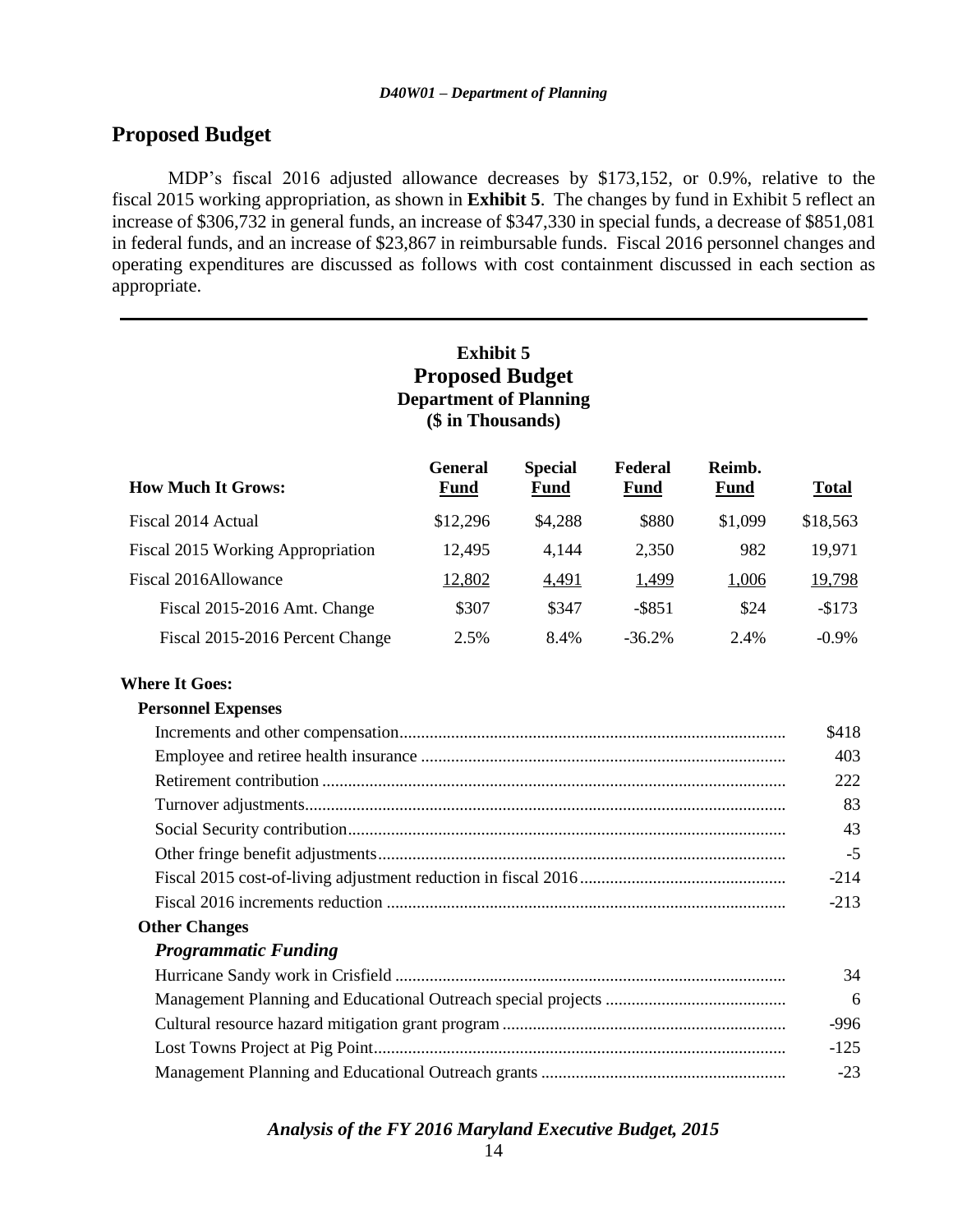| <b>Where It Goes:</b>                                        |        |
|--------------------------------------------------------------|--------|
| <b>Cost Containment</b>                                      |        |
|                                                              | 300    |
|                                                              | $-56$  |
| Fiscal 2016 2% across-the-board reduction net of fiscal 2015 | -8     |
| <b>Routine Operations</b>                                    |        |
|                                                              | 48     |
|                                                              | $-70$  |
|                                                              | $-104$ |
|                                                              | 84     |
| Total                                                        |        |

JPPM – Jefferson Patterson Park and Museum

Note: Numbers may not sum to total due to rounding. The fiscal 2015 working appropriation reflects deficiencies and the Board of Public Works reductions to the extent that they can be identified by program. The fiscal 2016 allowance reflects back of the bill and contingent reductions to the extent that they can be identified by program.

## **Personnel**

#### **Changes by Category**

MDP's overall personnel expenditures increase by \$737,280 in the fiscal 2016 adjusted allowance. Of note, this increase includes two across-the-board reductions that reduce MDP's personnel expenses by a total of \$426,563. The personnel changes are as follows.

- *Increments and Other Compensation* Salary expenses increase by \$417,622, which includes the annualization of the fiscal 2015 cost-of-living adjustment, increments, and an annual salary review allocation for planner positions in fiscal 2015 that carries over into fiscal 2016.
- *Employee and Retiree Health Insurance* Health insurance costs increase by \$402,592.
- *Retirement Contribution* Retirement contribution costs increase by \$222,321.
- *Turnover Adjustments* Turnover is decreased by \$83,233, a decrease from 5.46% to 4.54%, which increases available funding. DBM notes that MDP's vacancy rate has been high due to a sudden death, three retirements which required large payouts, and delays to four hiring freeze exemptions. Of the nine vacancies reported by MDP as of January 2015, one is the State Historic Preservation Officer position, which was recently vacated due to retirement and must be replaced, and the eight remaining vacancies are needed to meet MDP's fiscal 2015 budgeted turnover rate.
- *Social Security Contribution* Social Security contribution increases by \$43,333.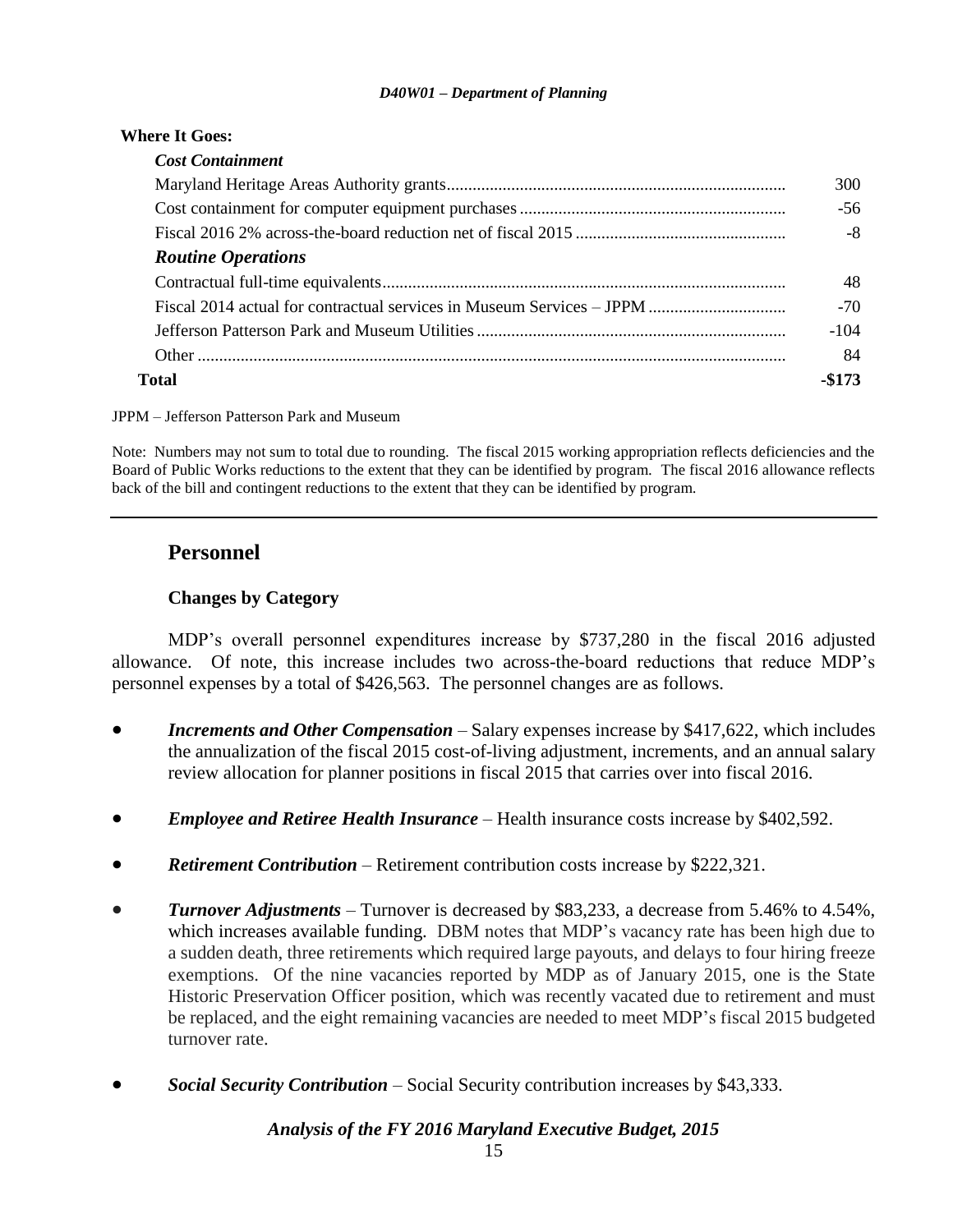- *Fiscal 2015 Cost-of-living Adjustment Reduction in Fiscal 2016* There is an across-the-board reduction reflected in Section 20 of the budget bill that reduces MDP's general fund appropriation by a total of \$214,000 – \$190,000 in general funds, \$12,000 in special funds, and \$12,000 in federal funds – to reflect the deletion of the fiscal 2015 cost-of-living adjustment that was provided on January 1, 2015, and that would have been annualized in fiscal 2016.
- *Fiscal 2016 Increments Reduction* The fiscal 2016 adjusted allowance includes a provision in Section 21 that reduces increments as well. In MDP this is reflected as a reduction of \$212,563 – \$184,579 in general funds, \$13,999 in special funds, and \$13,985 in federal funds.

## **Other Changes**

Overall, the nonpersonnel portion of MDP's fiscal 2016 adjusted allowance decreases by \$910,532. The areas of change may be broadly categorized as programmatic funding, cost containment, and routine operations. The biggest change is a decrease of \$995,889 in federal funds in the Management Planning and Educational Outreach program for the Cultural Resource Hazard Mitigation Grant Program.

### **Programmatic Funding**

The programmatic funding changes in the fiscal 2016 adjusted allowance are as follows.

- *Hurricane Sandy Work in Crisfield:* There is an increase of \$33,535 in federal funds for a total of \$63,535 from the National Park Service in order to help Crisfield deal with Hurricane Sandy by creating design guidelines and developing a Coastal Resiliency master plan.
- *Management Planning and Education Outreach Special Projects:* A \$6,000 increase in special funds amounts to a total of \$21,000 in fiscal 2016 for special projects such as the following fiscal 2015 projects in the Management Planning and Educational Outreach program: a National Register nomination for the African American Civil Rights Movement; an archeology field session; archival processing of the Orlando Ridout V Library; and support for Maryland Historical Trust Summer Interns program.
- *Cultural Resource Hazard Mitigation Grant Program:* There is a decrease of \$995,889 in federal funds in Management Planning and Educational Outreach for the Cultural Resource Hazard Mitigation Grant Program. The fiscal 2015 working appropriation was \$800,000, which is increased by \$545,889 as a fiscal 2015 deficiency appropriation yielding a fiscal 2015 adjusted working appropriation of \$1,345,889. However, the fiscal 2016 allowance is only \$350,000, which accounts for the \$995,889 decrease.
- *Lost Towns Project at Pig Point:* There is a reduction of \$125,000 in general funds for the archaeological work associated with the Lost Towns Project at Pig Point. This project was included in fiscal 2015 supplemental budget number 1.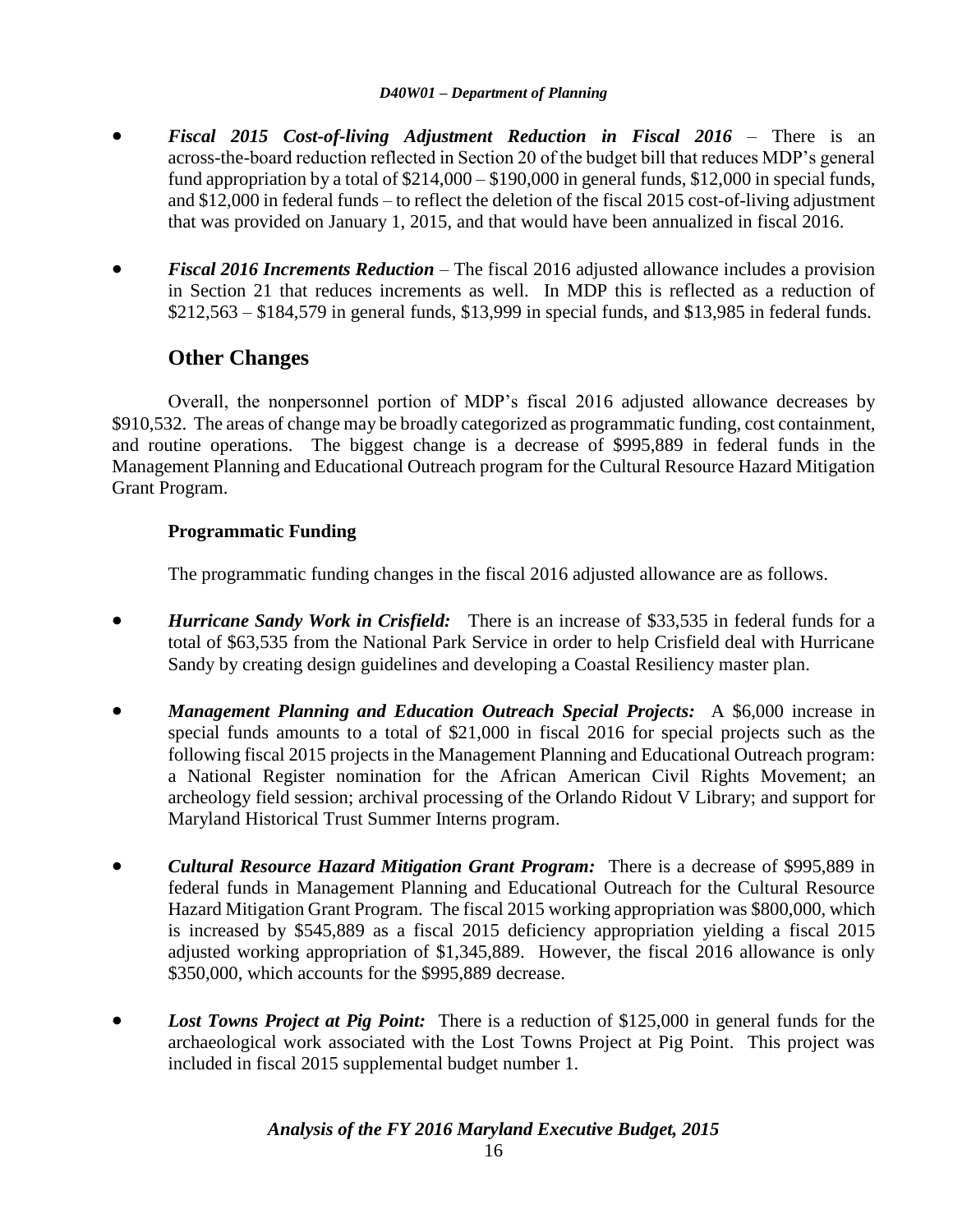*Management Planning and Educational Outreach Grants:* There is a decrease of \$23,250 in general funds in Management Planning and Educational Outreach. This reflects the reduction of \$50,000 for the one-time grant to digitize the historic records and create a global positioning system database on Mount Auburn Cemetery grave locations, which is offset partially by an increase of \$26,750 for the Maryland Humanities Council grant. As noted above, the fiscal 2015 Maryland Humanities Council grant was reduced by \$26,750 as a July 2, 2014 BPW cost containment action. The Maryland Humanities Council grant funding is \$107,000 for fiscal 2016, which is equal to the fiscal 2015 legislative appropriation.

#### **Cost Containment**

There is one across-the-board reduction and two items related strictly to cost containment that affect MDP's nonpersonnel budget as follows.

- *Maryland Heritage Areas Authority Grants:* Maryland Heritage Areas Authority grants return to fiscal 2015 legislative appropriation levels in the fiscal 2016 adjusted allowance, a \$300,000 special fund increase. As noted above, these grants were reduced by \$300,000 as a negative deficiency appropriation in order to account for the decline in the fiscal 2015 transfer tax revenue estimate.
- **Cost Containment for Computer Equipment Purchase:** There is a reduction of \$56,300 in general funds – \$48,100 in Museum Services – Jefferson Patterson Park and Museum and \$8,200 in Management Planning and Educational Outreach – for funding that typically would be used to replace out-of-date computer equipment.
- *Fiscal 2016 2% Across-the-board Reduction Net of Fiscal 2015:* The fiscal 2015 adjusted working appropriation included a 2% reduction of \$258,707 in general funds, which is raised to a \$267,000 reduction in the fiscal 2016 adjusted allowance for an overall decrease of \$8,293 between the two years. MDP notes that it has not yet determined how it will handle the fiscal 2015 reduction, which has implications for fiscal 2016. Consideration has been given to whether (1) fiscal 2015 Maryland Heritage Areas Authority grants can be deferred to fiscal 2016, and (2) savings associated with recent vacancies may yield savings for fiscal 2015. It is unclear whether these savings would be ongoing and thus address the ongoing reductions in fiscal 2016.

#### **Routine Operations**

The routine operations funding changes in the fiscal 2016 allowance are as follows.

 *Contractual Full-time Equivalents***:** There is an overall net decrease of 0.03 contractual full-time equivalents (FTEs) but an increase of \$48,810 – \$29,945 general fund and \$38,773 special fund increases offset partially by a \$19,908 reimbursable fund decrease. The 1.0 new FTE is in Museum Services – Jefferson Patterson Park and Museum Maryland Archaeological Conservation Laboratory and accounts for \$44,677 of the increase. There is a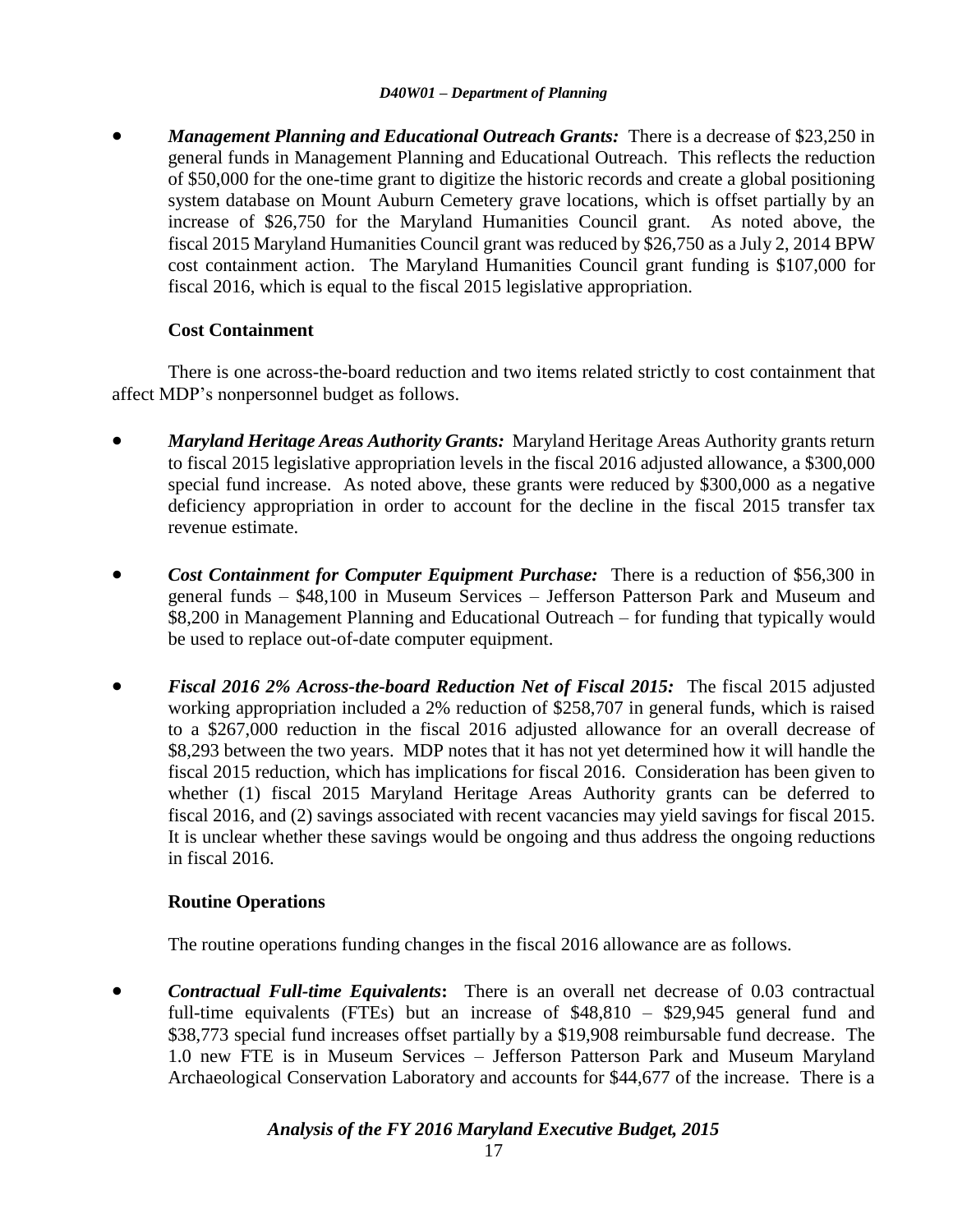reduction of 1.0 FTE in Planning Data Services and \$12,471 and a reduction of 0.03 FTE in Museum Services – Jefferson Patterson Park and Museum, which is accompanied by an increase of \$2,390. No other FTE changes are noted in the other programs, while the funding increases by \$14,214. MDP notes that there is a new salary scale effective January 1, 2015, which helps to explain the increases in funding.

- *Fiscal 2014 Actual for Contractual Services in Museum Services – Jefferson Patterson Park and Museum:* Contractual services decreases by \$70,051 – \$68,750 in reimbursable funds and \$1,301 in general funds – to reflect the fiscal 2014 actual appropriation. The contractual services decrease is in Museum Services – Jefferson Patterson Park and Museum.
- *Utilities – Electricity at Jefferson Patterson Park and Museum:* The appropriation for utilities – electricity decreases by  $$103,941 - $75,000$  in federal funds and  $$28,941$  in special funds – in the Jefferson Patterson Park and Museum – Operations program. This is due partially to the \$150,000 increase provided in the fiscal 2015 deficiency.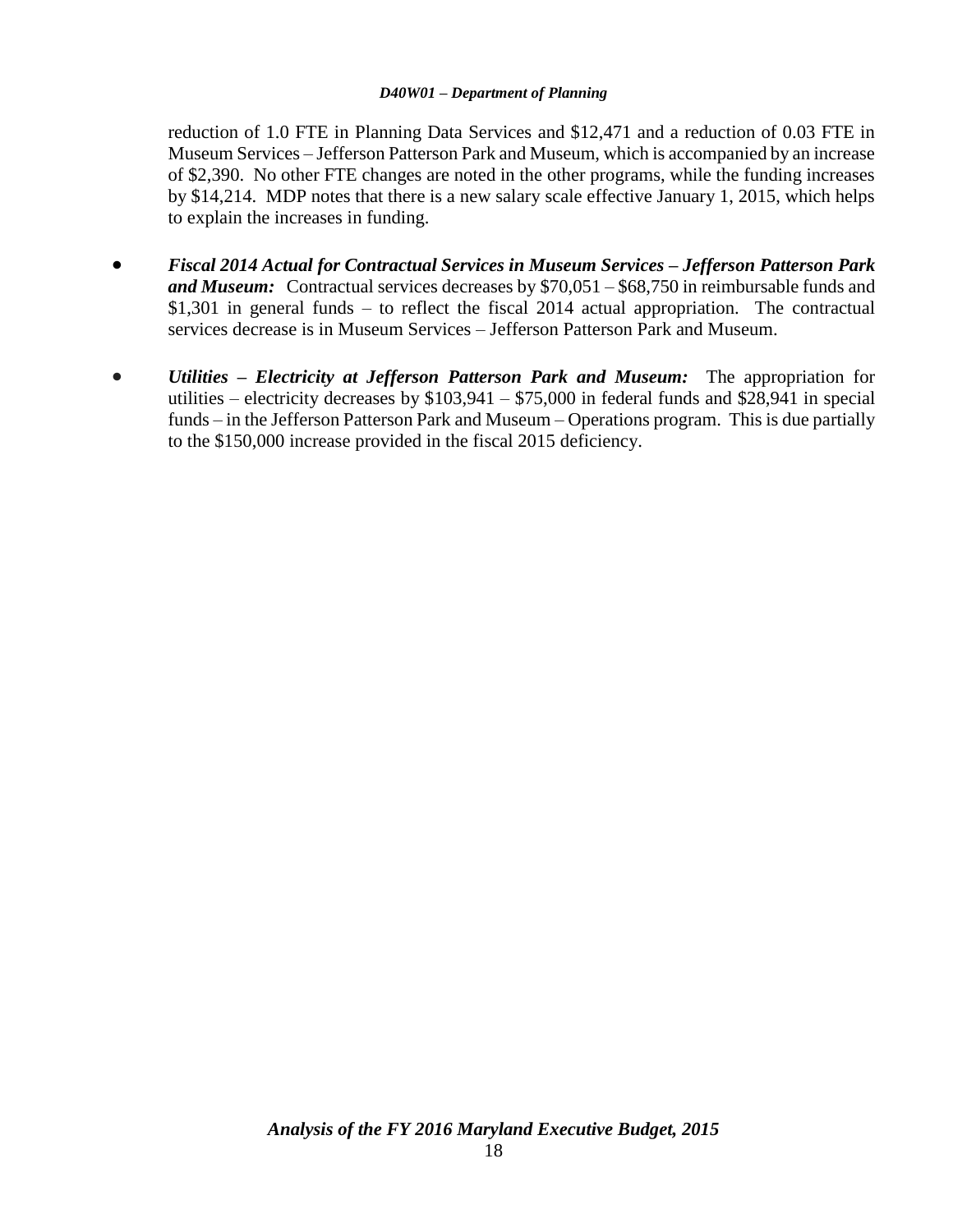## *Issues*

## **1. MdProperty View Funding**

The Planning Data Services program administers MdProperty View – a visual presentation of Maryland jurisdiction tax maps and parcel information. As noted in last year's analysis, MdProperty View ideally would be self-sustaining: State government agencies (reimbursable fund revenue) and the public (special fund revenue from local governments, businesses, and citizens) would pay for subscriptions and thus defray the costs of administering the program. However, this has not been the case due to there being ways to obtain either a simplified version of the MdProperty View data or to obtain the data without becoming a subscriber. As a result, MDP's State agency and public revenues have declined.

Beginning in fiscal 2015, MDP stopped charging State agencies and the public for MdProperty View subscriptions, which means that there is no new revenue from either the State agencies or the public in fiscal 2015. In addition, in the January 7, 2015 BPW cost containment actions the Administration reduced general funds by \$200,000 and planned for the funding to be backfilled by the Parcel Mapping Fund, the former revenue account for MdProperty View. This \$200,000 in special funds from the fund balance was intended to be used to defray fiscal 2016 funding needs, but is instead now being used in fiscal 2015. As a result, the fiscal 2016 budget is balanced using \$200,000 in special funds that do not exist because they are being used in fiscal 2015 and so there will be a \$200,000 shortfall in fiscal 2016.

**DLS recommends that MDP comment on how it plans to address the \$200,000 special fund shortfall in fiscal 2016.**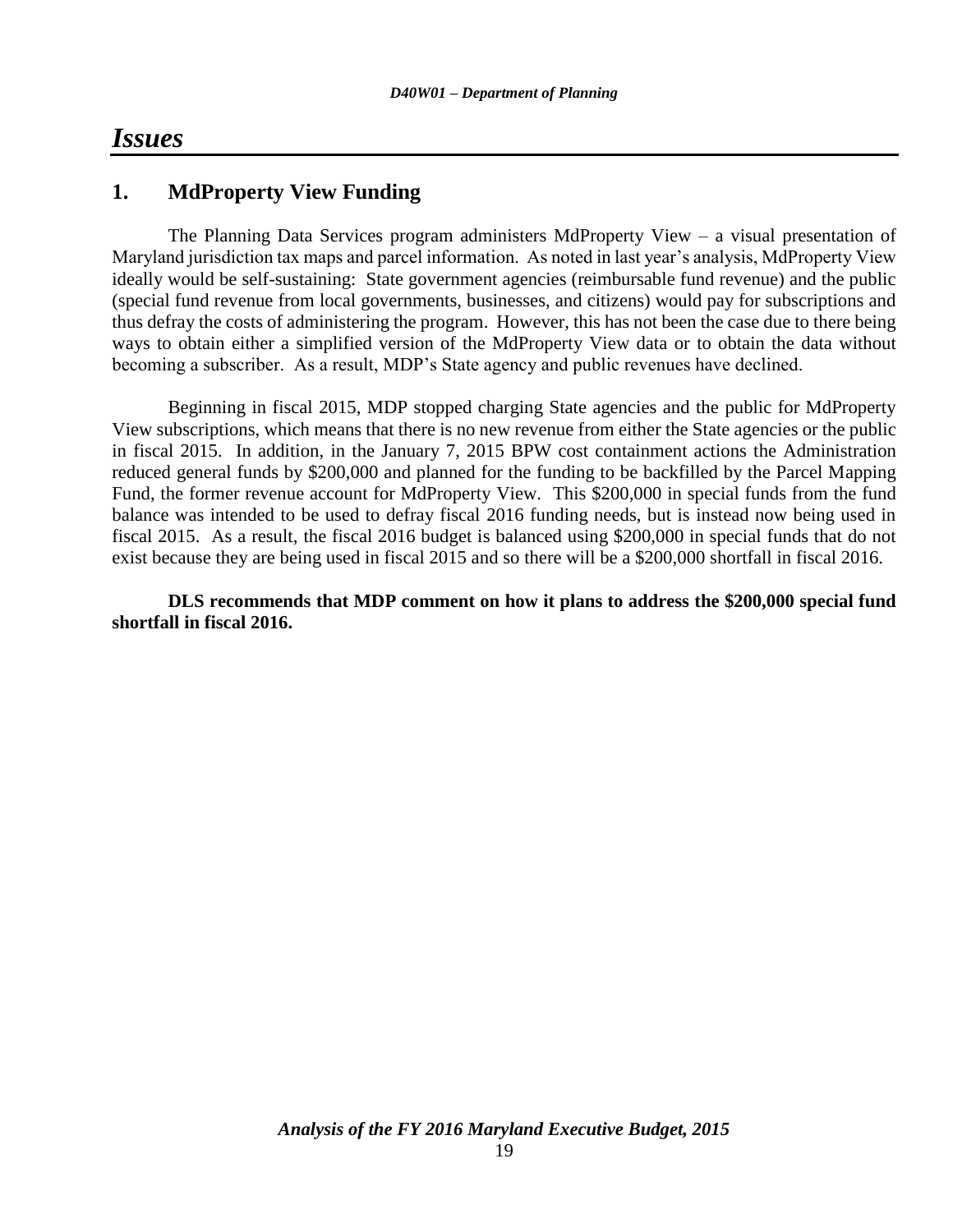## *Recommended Actions*

1. Add the following language:

Provided that the following two positions be abolished from the Research Survey and Registration program and the Museum Services program, PINS 076180 and 045699.

**Explanation:** The administrator I position (PIN 076180) in the Research Survey and Registration program has been vacant since April 2, 2013, and the education and exhibition specialist I position (PIN 045699) in the Museum Services program since July 1, 2013.

**Amount**

|    |                                                                                                                                                                                                                                                                                                                               | <b>Reduction</b> |           |
|----|-------------------------------------------------------------------------------------------------------------------------------------------------------------------------------------------------------------------------------------------------------------------------------------------------------------------------------|------------------|-----------|
| 2. | This action reduces \$200,000 in special fund<br>appropriation attributable to the Parcel Mapping<br>Fund. The fiscal 2016 budget is balanced using<br>\$200,000 in special funds that do not exist because<br>they are being used in fiscal 2015 in order to backfill<br>for cost containment actions.                       | \$200,000        | <b>SF</b> |
| 3. | This action reduces contractual full-time equivalent<br>funding increases to reflect the fiscal 2016 salary<br>reduction. This reduction may be allocated across the<br>following programs: Management Planning and<br>Educational Outreach, Museum Services, Research<br>Survey and Registration, and Preservation Services. | 14,214           | <b>SF</b> |

**Total Special Fund Reductions \$ 214,214**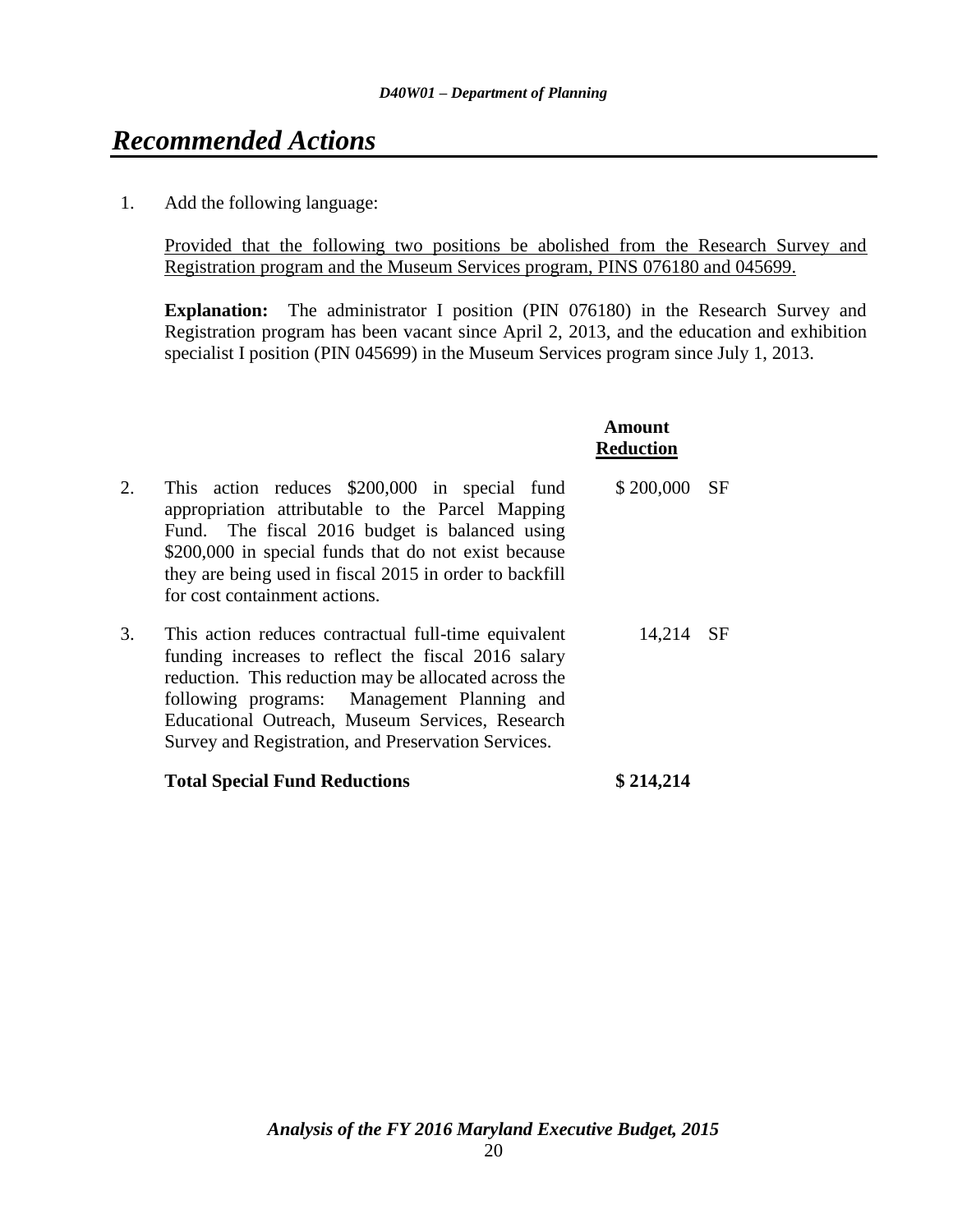## *Updates*

## **1. Reinvest Maryland Report**

The Administration requested that the Maryland Sustainable Growth Commission make recommendations to accelerate infill, redevelopment, and revitalization efforts given that this will not happen without a deliberate effort. The commission published a report in September 2014 based on this charge. In the report, infill is defined as development of vacant parcels within previously built areas. Redevelopment is defined as building or rebuilding to a higher and better use for the community on parcels, previously developed. Revitalization is defined as instilling new life and vitality into a community through infill or redevelopment or other activities (*e.g.,* building reuse and renovations, façade improvements, beautification efforts, small business loans, and special events). The report made recommendations as summarized below.

- **Establish a vision for reinvestment** Infill, redevelopment, and revitalization needs to be part of a broader vision with clear local government buy-in and marketing through a "Reinvest Maryland" brand.
- **Create and better fund innovative, effective reinvestment programs** A Reinvest Maryland aggregate funding source of at least \$100 million annually is needed.
- **Identify and address regulations and policies that impede reinvestment** State and local governments need to make reinvestment easier to achieve than greenfield development by improving regulatory review, business permitting processes, codes, and requirements.
- **•** Deploy targeted financial tools State and local governments need to de-incentivize projects that do not support smart growth goals and need to create new or expand existing funding sources to incentivize reinvestment such as a State infrastructure fund, a State smart growth investment fund, a State Community Development Financing Institution Fund, tax increment financing, and New Markets Tax Credits.
- **Promote Equitable Development** Marylanders of all incomes and backgrounds must benefit from State and local reinvestment activities, whether that means addressing quality of life issues, strengthening the social fabric of the community, better access to jobs, or providing new sources of affordable housing in places that currently lack it.
- **Encourage excellence in community design and preservation** State and local governments must work with communities to preserve unique community character and historic assets as well as encourage new investment and jobs.
- **Use metrics to gauge success and provide accountability** The State, through StateStat, must develop and implement a tracking and forecasting system to measure and evaluate the effectiveness of community reinvestment.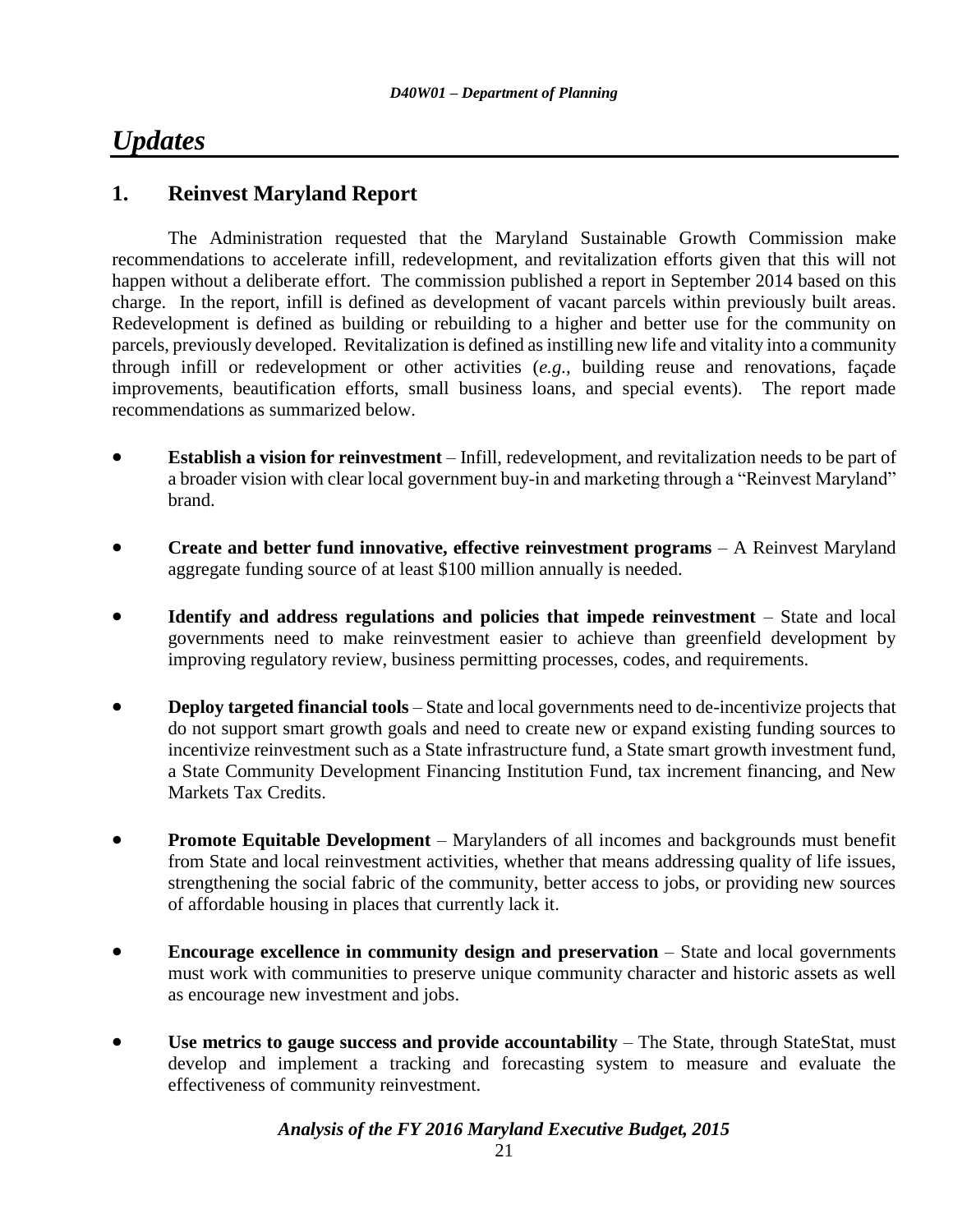**Accelerate transit-oriented development** – Increased funding and streamlined regulations are needed for successful transit-oriented development as well as increased coordination and greater clarity regarding State, local, and private-sector roles.

### **2. Smart Growth Funding Report**

There is an annual reporting requirement under State Government Article Section 9-1406(i) for growth-related capital programs. The overall trend since fiscal 2011 is an increasing percentage of State capital spending inside PFAs – designated mostly urbanized areas where growth is to be focused – relative to spending outside. As shown in **Exhibit 6**, State spending declined to a low of 45% inside PFAs in fiscal 2011 and then increased to 87% in fiscal 2013 before declining slightly to 86% in fiscal 2014.



PFA: priority funding area

Note: The data includes Maryland Historical Trust programs and public school construction even though these expenditures are not mandated to be included in PFA's spending disclosure. The data does not include Maryland Department of Transportation spending that could not be tied to a particular place.

Source: Maryland Department of Planning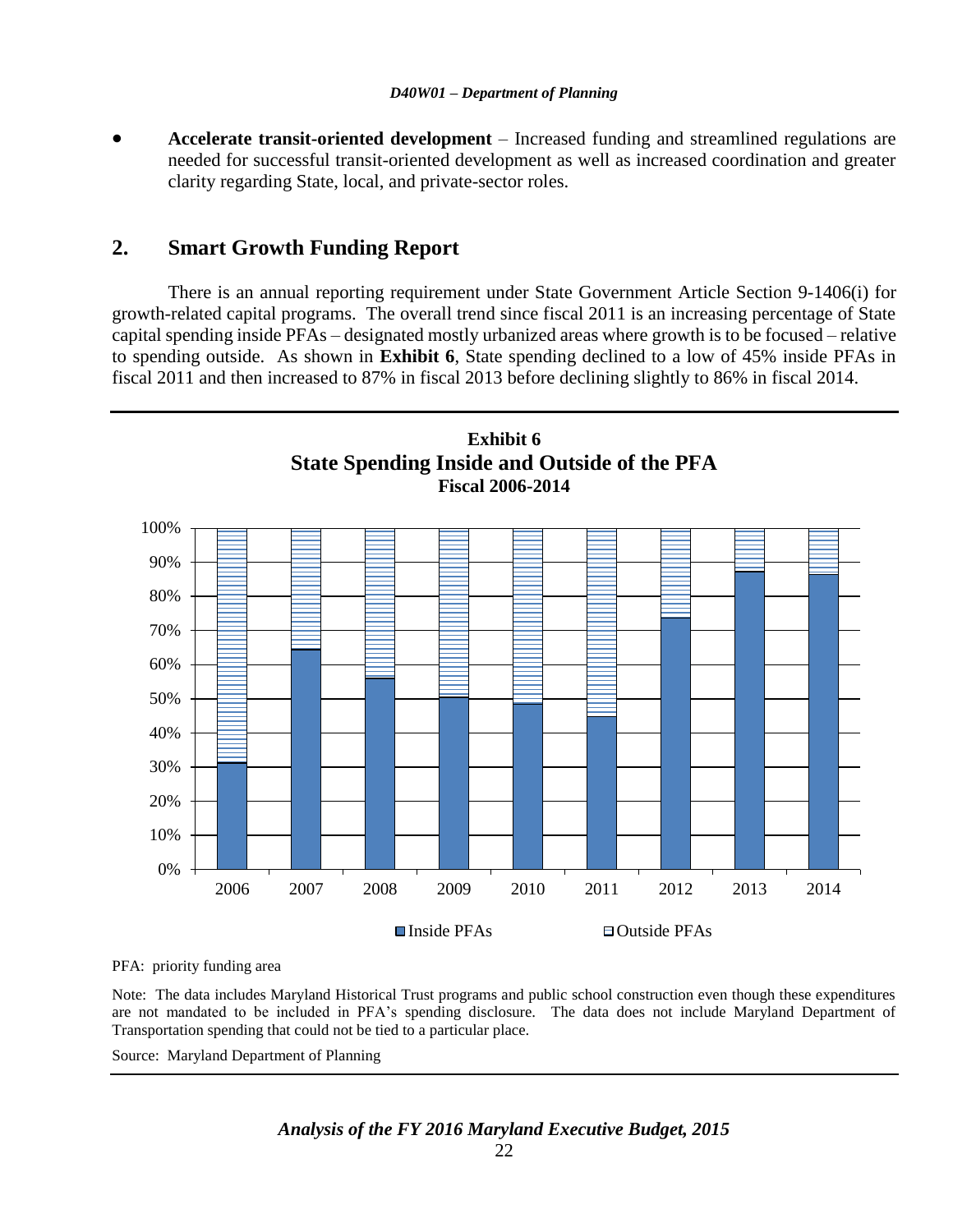The primary reason for the slight decrease in the percentage of funding inside PFAs between fiscal 2013 and 2014 is due to spending by the Public School Construction program, as shown in **Exhibit 7**, although technically the Public School Construction program is not a required inclusion in the report. In addition, the Public School Construction program actually grew by a greater absolute amount in funding inside the PFA even though it grew by a greater percent outside of the PFA. In terms of positive trends, Maryland Department of Transportation spending increased inside the PFA and decreased outside the PFA for the second year, although the decrease outside the PFA was by a moderate amount. Over the time period shown, the primary reason for the increase in the percentage of funding inside PFAs is spending by the Maryland Department of Transportation. For instance, the Maryland Department of Transportation spent \$68.7 million outside of the PFAs in fiscal 2011, primarily due to InterCounty Connector spending, which was down to \$119.3 million in fiscal 2013.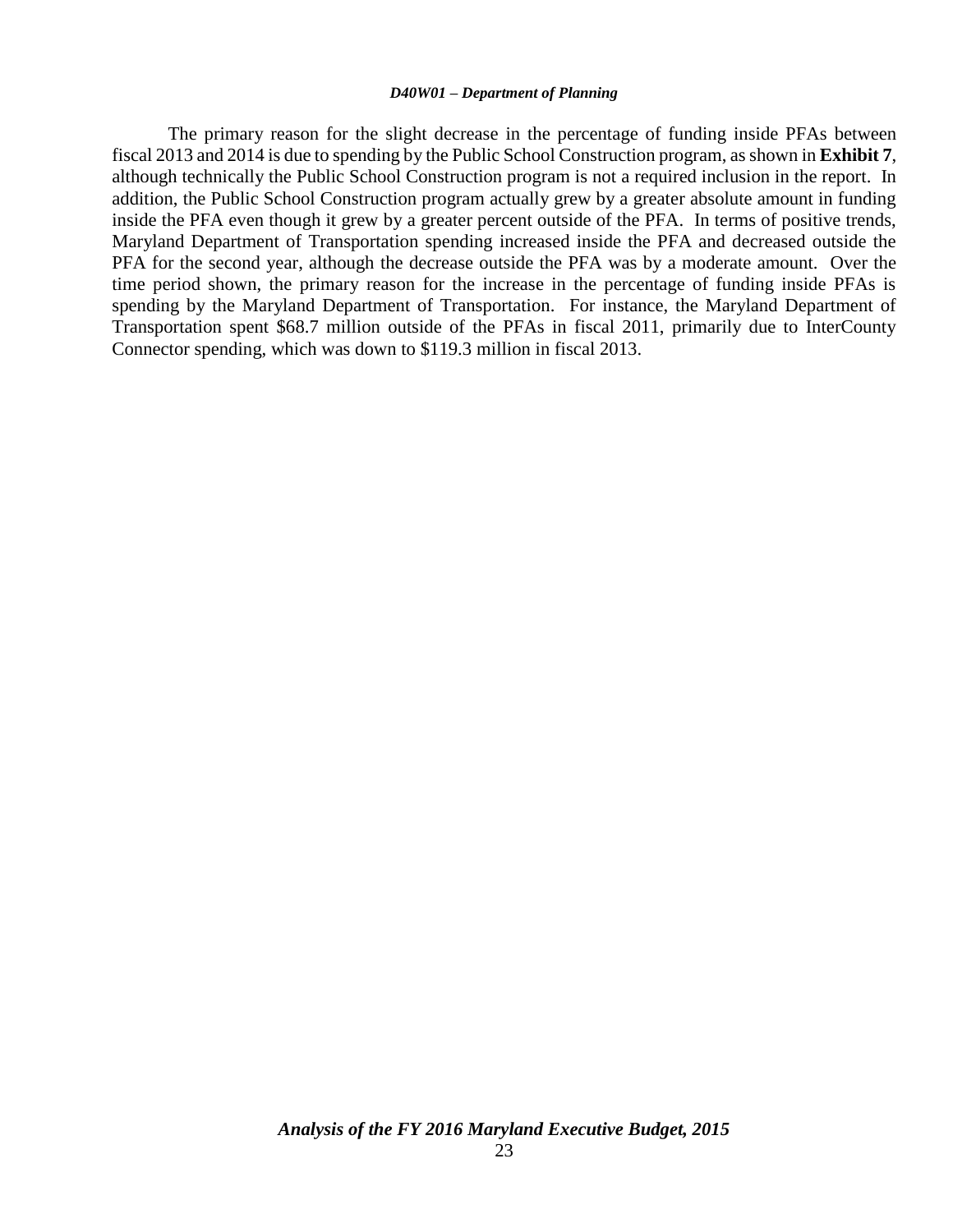



DBED: Department of Business and Economic Development MDE: Maryland Department of the Environment<br>DGS: Department of General Services MDOT: Maryland Department of Transportation DHCD: Department of Housing and Community Development

MDOT: Maryland Department of Transportation<br>MHT: Maryland Historical Trust

Source: Maryland Department of Planning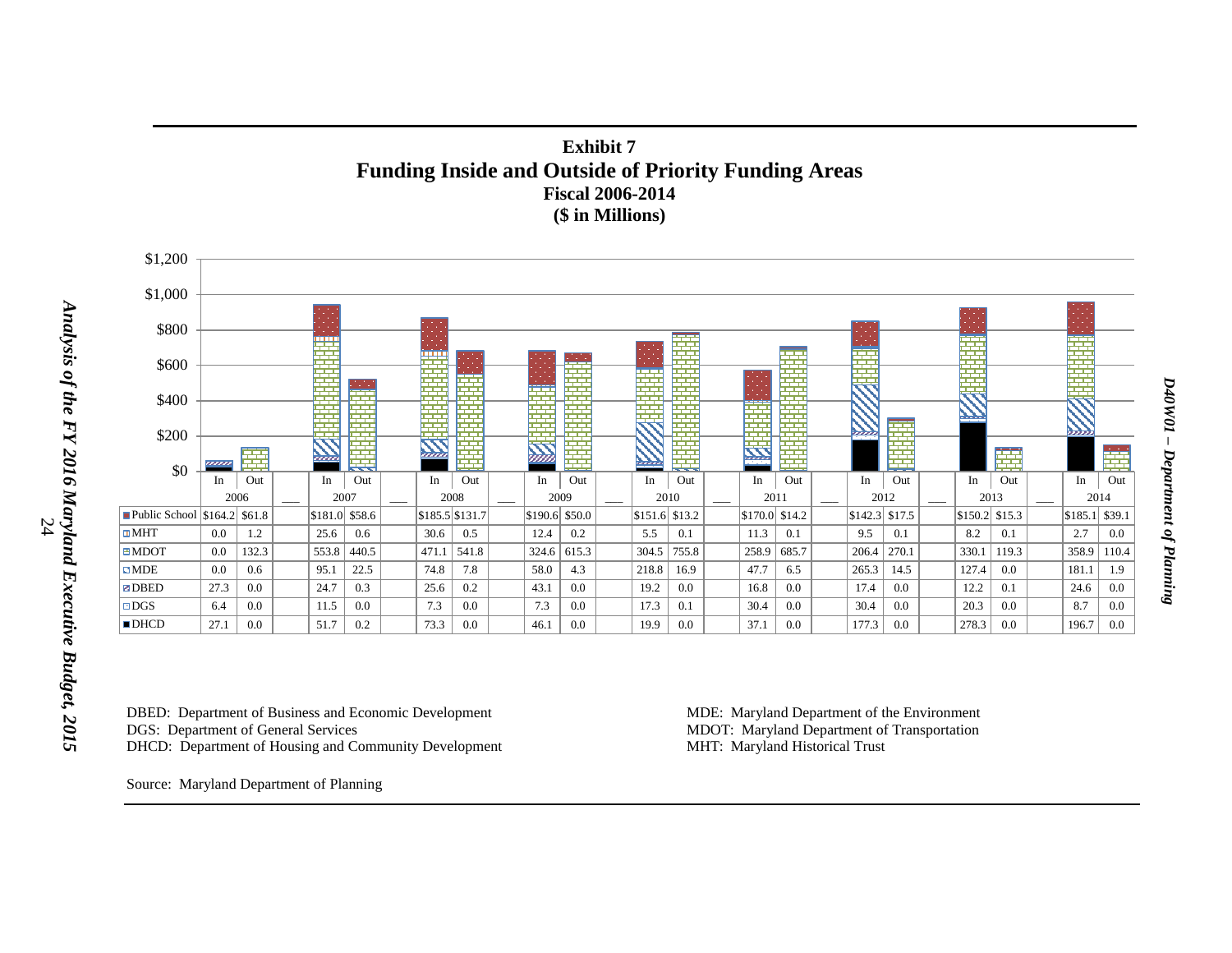# *Current and Prior Year Budgets*

## **Current and Prior Year Budgets (\$ in Thousands) Maryland Department of Planning**

|                                      | General<br><b>Fund</b> | <b>Special</b><br><b>Fund</b> | <b>Federal</b><br><b>Fund</b> | Reimb.<br><b>Fund</b> | <b>Total</b> |
|--------------------------------------|------------------------|-------------------------------|-------------------------------|-----------------------|--------------|
| <b>Fiscal 2014</b>                   |                        |                               |                               |                       |              |
| Legislative<br>Appropriation         | \$12,504               | \$4,449                       | \$1,002                       | \$1,337               | \$19,292     |
| Deficiency<br>Appropriation          | $-409$                 | $-19$                         | 652                           | $\mathbf{0}$          | 224          |
| <b>Budget</b><br>Amendments          | 201                    | 328                           | 14                            | $\boldsymbol{0}$      | 543          |
| Reversions and<br>Cancellations      | $\boldsymbol{0}$       | $-469$                        | $-788$                        | $-238$                | $-1,495$     |
| <b>Actual</b><br><b>Expenditures</b> | \$12,296               | \$4,288                       | \$880                         | \$1,099               | \$18,563     |
| <b>Fiscal 2015</b>                   |                        |                               |                               |                       |              |
| Legislative<br>Appropriation         | \$12,879               | \$4,437                       | \$1,755                       | \$982                 | \$20,054     |
| Cost<br>Containment                  | $-96$                  | $\boldsymbol{0}$              | $\boldsymbol{0}$              | $\boldsymbol{0}$      | $-96$        |
| <b>Budget</b><br>Amendments          | 152                    | 6                             | $\tau$                        | $\mathbf{0}$          | 165          |
| <b>Working</b><br>Appropriation      | \$12,935               | \$4,444                       | \$1,762                       | \$982                 | \$20,123     |

Note: Numbers may not sum to total due to rounding. The fiscal 2015 working appropriation does not include January 2015 Board of Public Works reductions and deficiencies.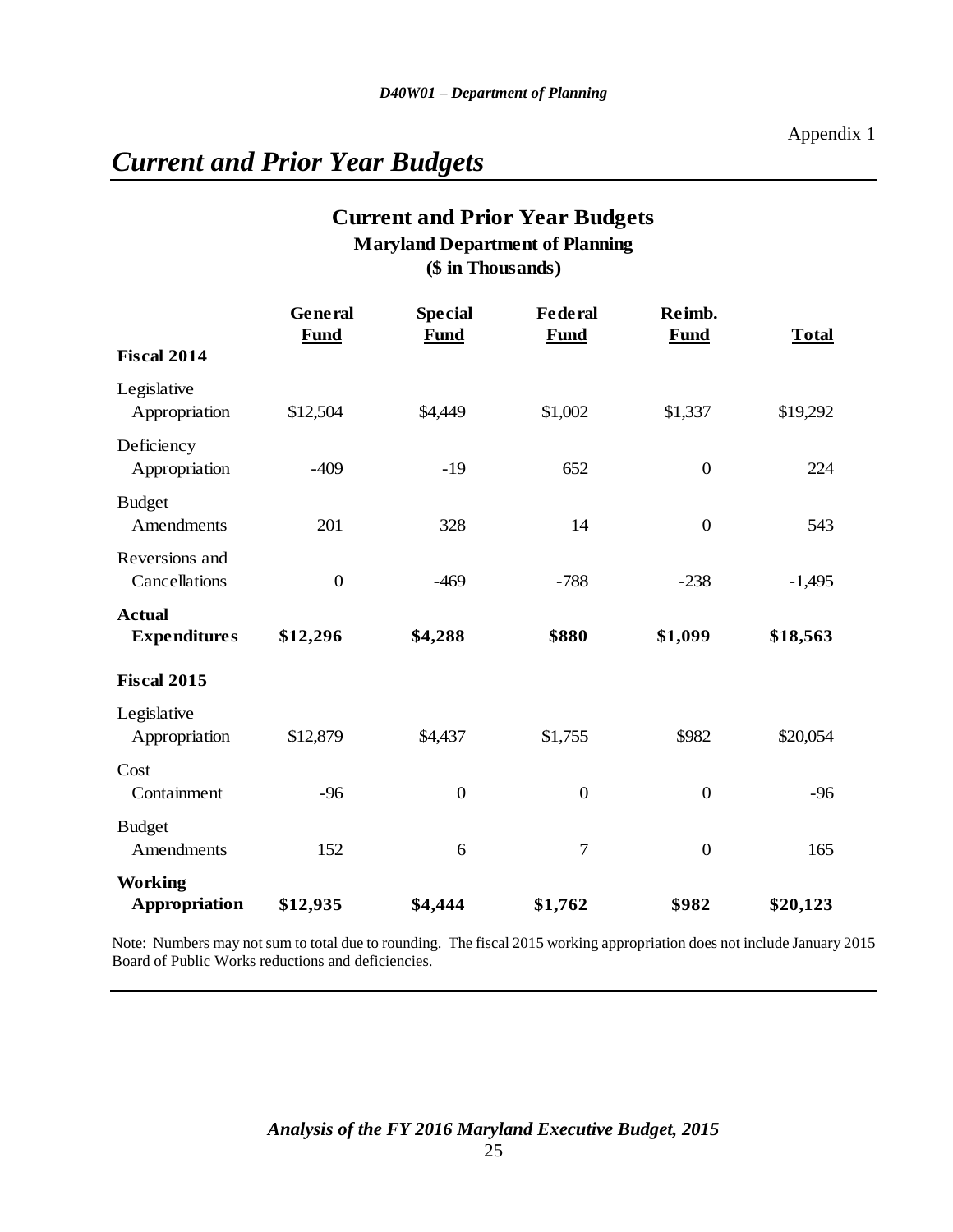## **Fiscal 2014**

The general fund appropriation decreased by \$208,585. The changes are as follows.

- **• Deficiency Appropriation** A decrease of \$409,236 across MDP's budget for negative deficiencies associated with retirement (\$153,729), health insurance (\$216,921), and State personnel system allocation (\$38,586).
- **Budget Amendments –** An increase of \$200,651 due to budget amendments allocating the cost-of-living adjustment (COLA) effective January 1, 2014 (\$133,826), employee salary increments effective April 1, 2014 (\$44,623), telecommunications expenditures (\$11,928), and personnel classifications as part of the Annual Salary Review (\$10,274).

The special fund appropriation decreased by \$160,621. The changes follow.

- **Deficiency Appropriation** A decrease of \$19,167 across MDP's budget for negative deficiencies associated with retirement (\$12,384) and health insurance (\$6,783).
- **Budget Amendments** An increase of \$327,742 due to budget amendments. The budget amendments increase the appropriation for the MHAA projects awarded funding in fiscal 2013 but funding was not encumbered, fiscal 2014 reserve list projects, and a fiscal 2014 emergency grant request from recycled MHAA financing fund monies in the Management Planning and Educational Outreach program (\$312,790); to allocate the COLA (\$10,890); and to allocate employee salary increments (\$4,062).
- **Cancellations** A decrease of \$469,196 primarily as a result of cancellations in the Museum Services program due to insufficient revenue for electricity/oil, building repairs, and contractual positions (\$187,173); the Management Planning and Outreach program due to the MHAA grant being declined, a part-year vacancy, a contractual FTE working less time, no publications being completed due to a staff shortage, and other operating costs being less than anticipated (\$168,184); the Planning Data Services Program due to insufficient revenue from the private sector for MdProperty View (\$61,254); and the Research Survey and Registration program due to a FTE not being filled and a State Highway Administration (SHA) archeology synthesis project not being ready for print (\$52,549).

The federal fund appropriation decreased by \$121,348. The changes are as follows.

**Deficiency Appropriation** – A net increase of \$651,952 due to an increase of \$670,105 in the Management Planning and Educational Outreach program to provide disaster relief to historic properties damaged by Hurricane Sandy using \$598,015 in Historic Preservation Fund grants and to provide for a pocket guide to the Captain John Smith Chesapeake National Historic Trail from \$72,090 in National Trails System Projects funding from the U.S. Department of the Interior – National Park Service. These increases are partially offset by a decrease of \$18,153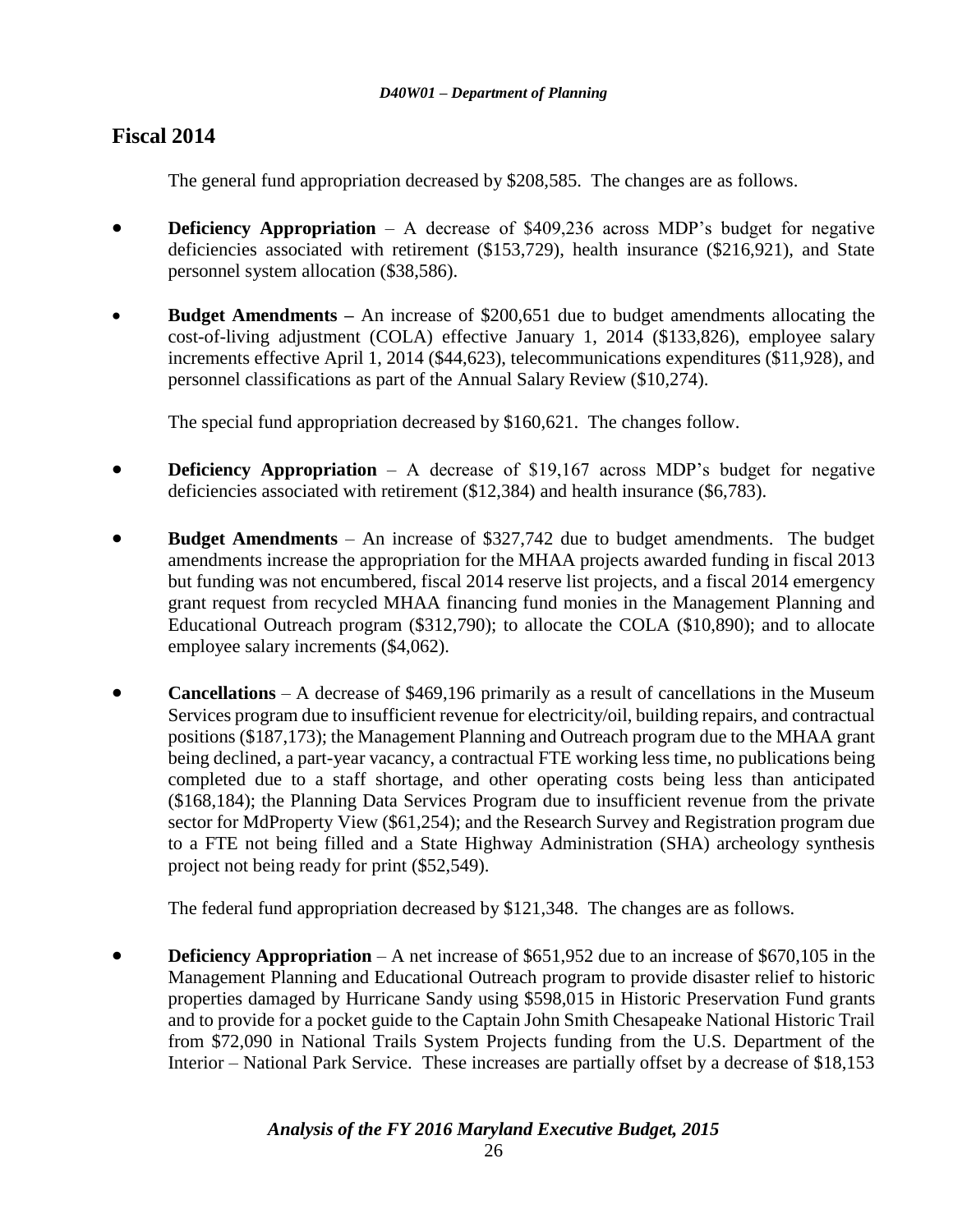across MDP's budget for negative deficiencies associated with health insurance supplemental (\$5,979) and retirement (\$12,174).

- **Budget Amendments** An increase of \$14,414 due to budget amendments allocating the COLA (\$10,710) and employee salary increments (\$3,704).
- **Cancellations** A decrease of \$787,714 primarily as a result of cancellations in the Management Planning and Educational Outreach program due to a Hurricane Sandy grant not able to proceed because additional approvals are needed from the National Park Service (\$721,043) and in the Research Survey and Registration program due to three positions taking longer to fill than expected (\$57,526).

The reimbursable fund appropriation decreased by \$238,191 due to cancellations. The cancellations primarily are in the Museum Services program due to lower than anticipated SHA *Scorpion* project conservation services and a Department of Business and Economic Development War of 1812 grant not being received (\$92,000); the Research Survey and Registration program due to the SHA archeology synthesis project not being ready for printing and a delay in a T-21 grant administered by SHA which meant a contractual FTE was not hired (\$53,713); the Management Planning and Educational Outreach program due to lower than anticipated SHA *Scorpion* project conservation services (\$42,550); and Planning Data Services program due to insufficient revenue being attained from State agencies for MdProperty View (\$40,015).

## **Fiscal 2015**

MDP's general fund appropriation increases by \$56,372 as follows.

- **Cost Containment** A decrease of \$96,008 reflected in the July 2, 2014 BPW actions that reduce funding for a vacant administrator III position in the Communications and Intergovernmental Affairs program (\$69,258) and for reducing the Maryland Humanities Council grant (\$26,750). In addition, BPW actions include the plan to transfer \$209,000 in Maryland Heritage Area Authority Fund special funds and \$58,000 in Sustainable Communities Tax Credit fees special funds to the general fund.
- **Budget Amendments** An increase of \$152,380 due to budget amendments allocating the COLA effective January 1, 2015 (\$95,098), and personnel classifications in the Planning series in order to increase pay equal to Department of Natural Resources planners as part of the annual salary review (\$57,282).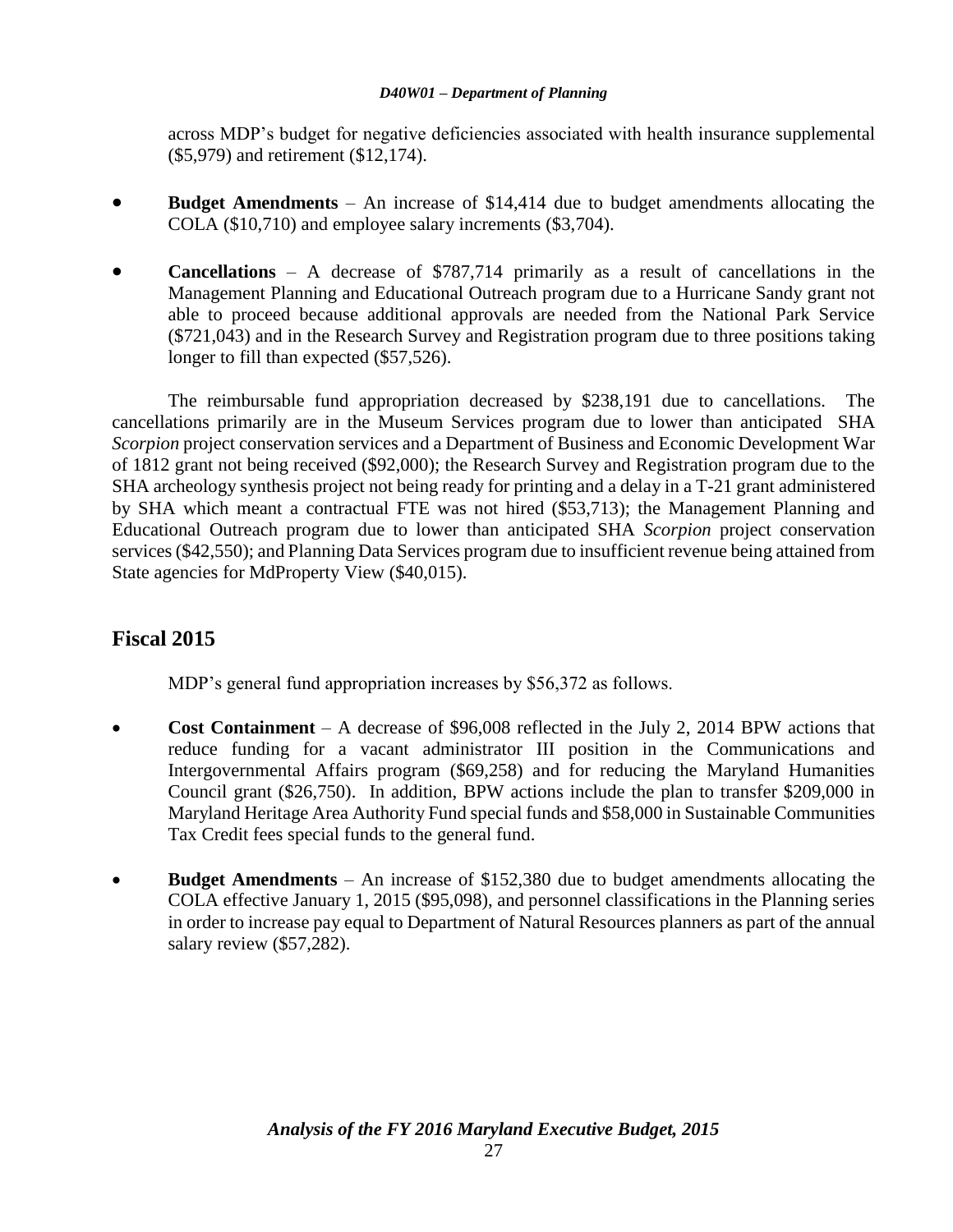MDP's special fund appropriation increases by \$6,401 due to a budget amendment allocating the COLA.

MDP's federal fund appropriation increases by \$6,691 due to a budget amendment allocating the COLA.

MDP's reimbursable fund appropriation has not changed.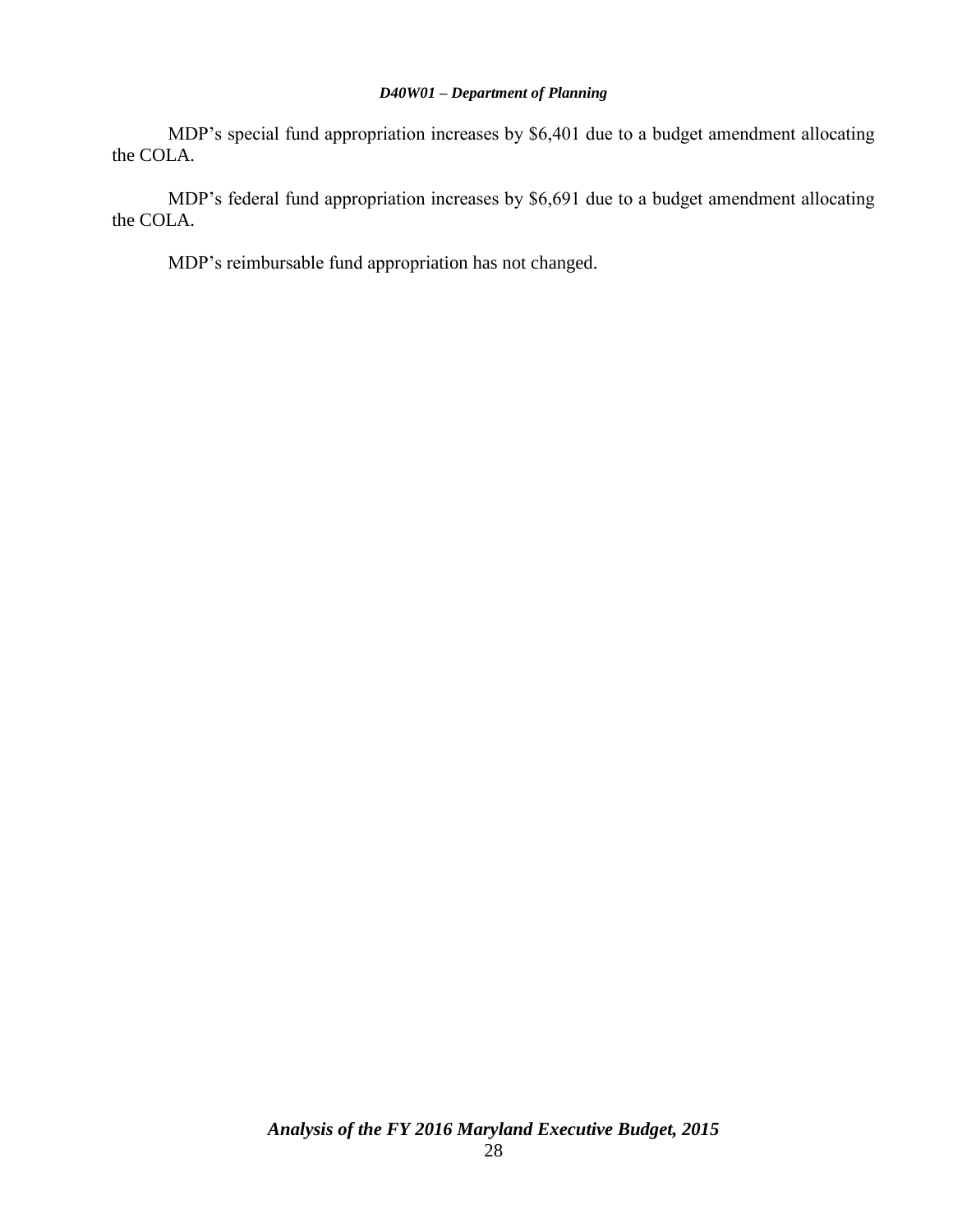Appendix 2

# *Audit Findings*

| <b>Audit Period for Last Audit:</b> | December 13, 2010 – November 12, 2013 |
|-------------------------------------|---------------------------------------|
| <b>Issue Date:</b>                  | April 2014                            |
| Number of Findings:                 |                                       |
| Number of Repeat Findings:          |                                       |
| % of Repeat Findings:               | $\rm 9\%$                             |
| Rating: (if applicable)             |                                       |

This audit did not disclose any findings.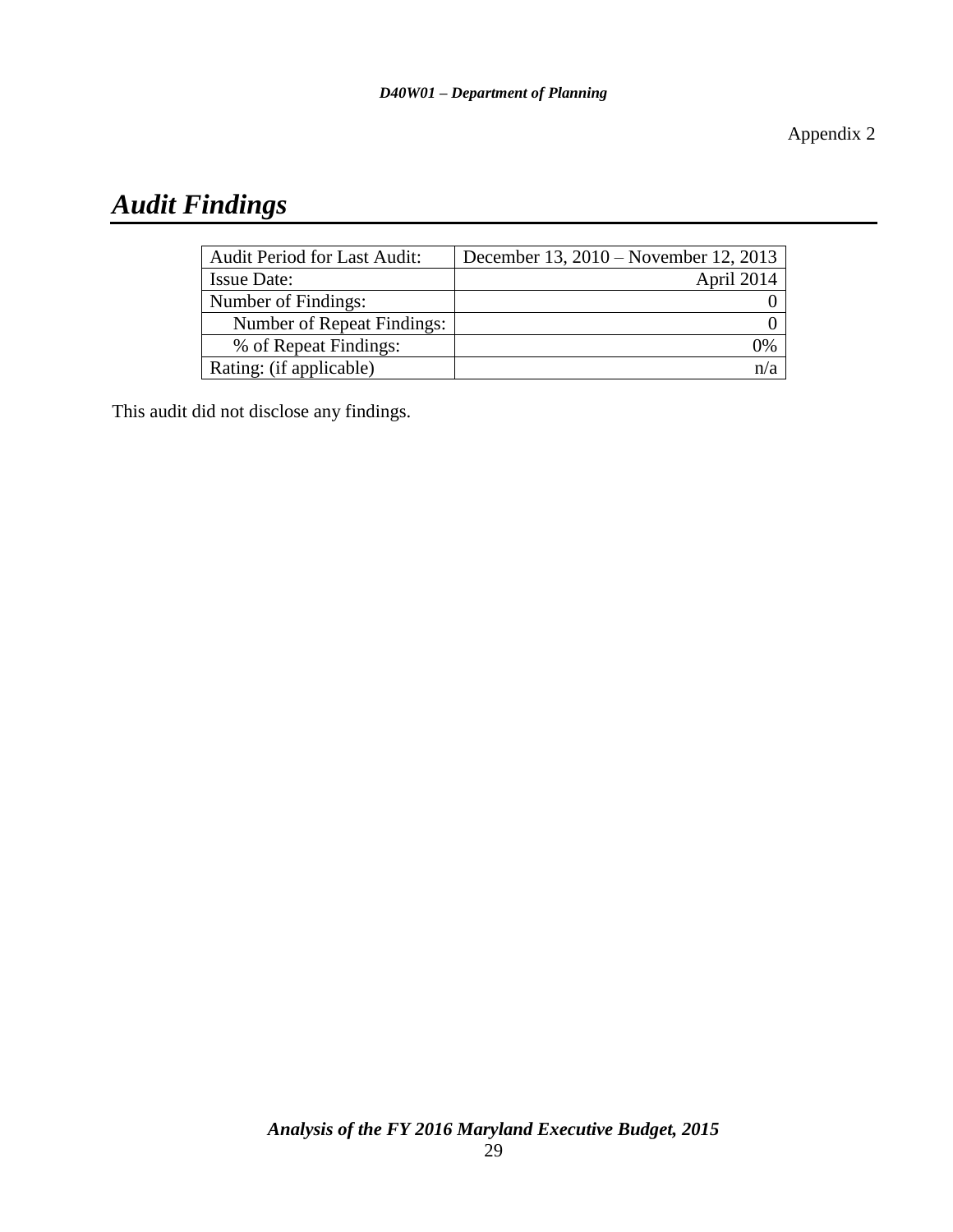#### **Object/Fund Difference Report Department of Planning**

|    |                                      |               | <b>FY 15</b>         |                  |                      |               |
|----|--------------------------------------|---------------|----------------------|------------------|----------------------|---------------|
|    |                                      | <b>FY 14</b>  | <b>Working</b>       | <b>FY 16</b>     | FY 15 - FY 16        | Percent       |
|    | Object/Fund                          | <b>Actual</b> | <b>Appropriation</b> | <b>Allowance</b> | <b>Amount Change</b> | <b>Change</b> |
|    | <b>Positions</b>                     |               |                      |                  |                      |               |
| 01 | Regular                              | 152.00        | 151.00               | 151.00           | 0.00                 | $0\%$         |
| 02 | Contractual                          | 11.77         | 19.33                | 19.30            | $-0.03$              | $-0.2%$       |
|    | <b>Total Positions</b>               | 163.77        | 170.33               | 170.30           | $-0.03$              | $0\%$         |
|    | <b>Objects</b>                       |               |                      |                  |                      |               |
| 01 | Salaries and Wages                   | \$12,682,921  | \$13,607,851         | \$14,771,794     | \$1,163,943          | 8.6%          |
| 02 | Technical and Spec. Fees             | 423,542       | 695,808              | 744,618          | 48,810               | 7.0%          |
| 03 | Communication                        | 153,920       | 115,410              | 137,145          | 21,735               | 18.8%         |
| 04 | Travel                               | 90,438        | 76,705               | 74,095           | $-2,610$             | $-3.4%$       |
| 06 | Fuel and Utilities                   | 430,001       | 340,486              | 356,733          | 16,247               | 4.8%          |
| 07 | <b>Motor Vehicles</b>                | 85,300        | 64,377               | 93,804           | 29,427               | 45.7%         |
| 08 | <b>Contractual Services</b>          | 699,810       | 1,084,620            | 720,516          | $-364,104$           | $-33.6%$      |
| 09 | <b>Supplies and Materials</b>        | 129,232       | 131,925              | 118,593          | $-13,332$            | $-10.1%$      |
| 10 | Equipment - Replacement              | 160,545       | 115,854              | 35,169           | $-80,685$            | $-69.6%$      |
| 11 | Equipment - Additional               | 11,655        | $\Omega$             | 5,539            | 5,539                | N/A           |
| 12 | Grants, Subsidies, and Contributions | 3,611,966     | 3,805,954            | 3,347,000        | $-458,954$           | $-12.1%$      |
| 13 | <b>Fixed Charges</b>                 | 84,124        | 84,209               | 86,182           | 1,973                | 2.3%          |
|    | <b>Total Objects</b>                 | \$18,563,454  | \$20,123,199         | \$20,491,188     | \$367,989            | 1.8%          |
|    | <b>Funds</b>                         |               |                      |                  |                      |               |
| 01 | General Fund                         | \$12,295,698  | \$12,935,361         | \$13,443,271     | \$507,910            | 3.9%          |
| 03 | Special Fund                         | 4,288,221     | 4,443,861            | 4,517,190        | 73,329               | 1.7%          |
| 05 | Federal Fund                         | 880,274       | 1,762,130            | 1,525,013        | $-237,117$           | $-13.5%$      |
| 09 | Reimbursable Fund                    | 1,099,261     | 981,847              | 1,005,714        | 23,867               | 2.4%          |
|    | <b>Total Funds</b>                   | \$18,563,454  | \$20,123,199         | \$20,491,188     | \$367,989            | 1.8%          |

30

Note: The fiscal 2015 working appropriation does not include January 2015 Board of Public Works reductions and deficiencies. The fiscal 2016 allowance does not reflect contingent or across-the-board reductions.